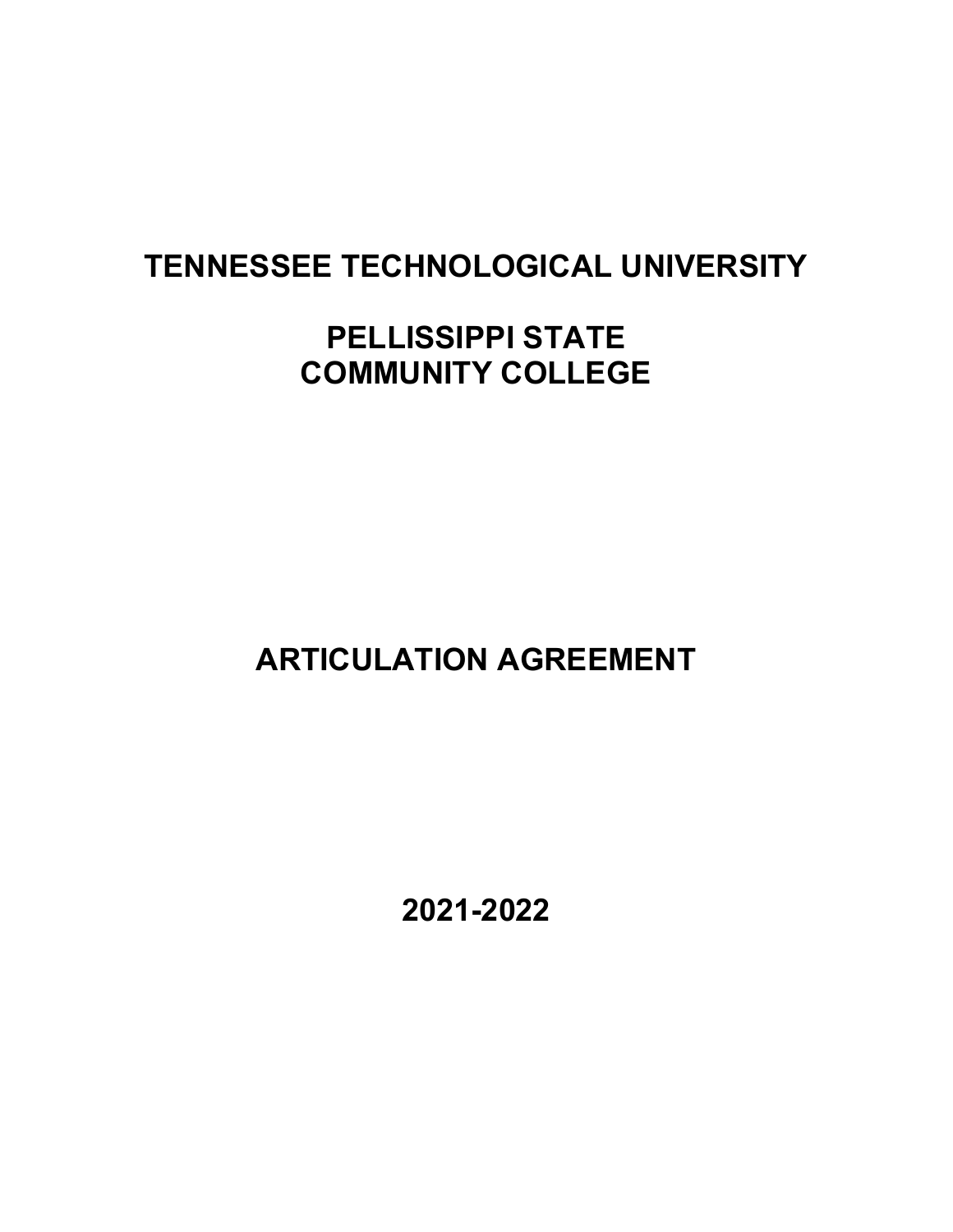### PSCC ARTICULATION AGREEMENT WITH TTU 2021-2022

### TABLE OF CONTENTS

| Army Reserve Officers Training Corps                          | 2         |
|---------------------------------------------------------------|-----------|
| <b>Transfer Agreement Policies</b>                            | 3         |
| <b>Admission Standards</b>                                    | 3         |
| Application                                                   | 3         |
| <b>Expenses</b>                                               | 3         |
| Scholarship Information                                       | 3         |
| Undergraduate Colleges and Departments                        | 4         |
| Questions? Contact                                            | 4         |
| <b>COLLEGE OF EDUCATION</b>                                   | 5         |
| Multidisciplinary Studies: English as a 2 <sup>nd</sup> Lang. | 6         |
| Multidisciplinary Studies: Elementary Education (K-5)         |           |
| Secondary Education (7-12): Mathematics                       | 8         |
| Secondary Edu. (7-12): Science: Chemistry Option              | 9         |
| Secondary Edu. (7-12): Science: Earth Sci. Option             | 10        |
| Secondary Edu.: Speech Comm. (7-12) & Theatre (K-12)          | 11        |
| COLLEGE OF INTERDISCIPLINARY STUDIES                          |           |
| Interdisciplinary Studies                                     | $12 - 13$ |
| <b>Professional Studies</b>                                   | 14        |
| Equivalency Table                                             | $15 - 16$ |
| Index                                                         | 17        |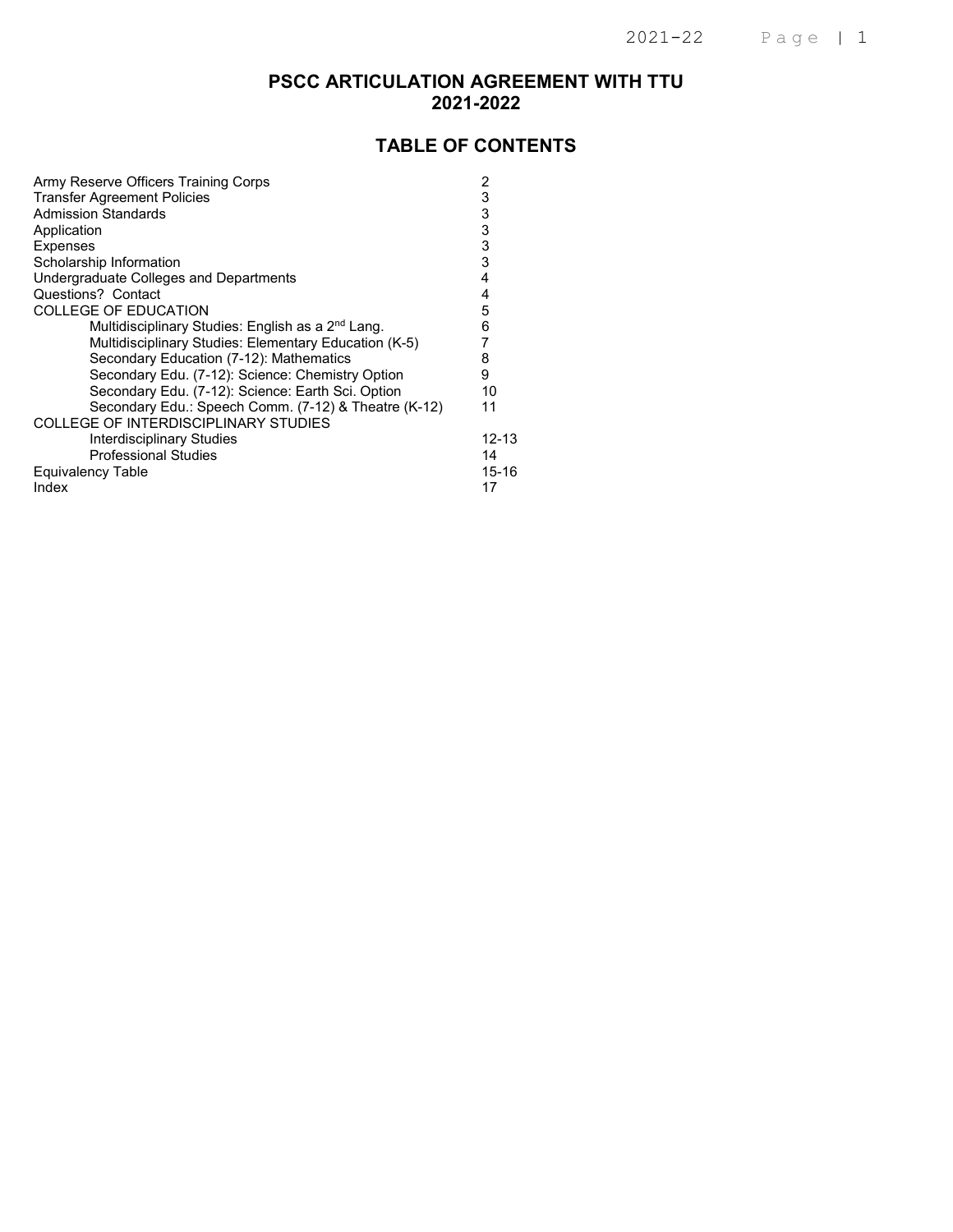#### ARMY ROTC

#### RESERVE OFFICERS' TRAINING CORPS

#### OBJECTIVE

The objective of the Reserve Officers' Training Corps (ROTC) is to prepare selected students to serve as officers in the Army Reserve, Army National Guard, and Active Army.

### ENROLLMENT REQUIREMENTS

The general requirements for enrollment in ROTC are:

- 1. Be a citizen of the United States,
- 2. Physically and mentally qualified,
- 3. Accepted by the university as a full-time student,
- 4. Morally qualified,
- 5. For non-ROTC scholarship students, complete graduation requirements prior to reaching age 28, and
- 6. For ROTC scholarship students, complete graduation requirements prior to reaching age 25.

### TWO-YEAR ROTC PROGRAMS

There are two options available to students who transfer from institutions without ROTC programs:

Option 1: Students will attend the ROTC Leaders Training Course (LTC) at Fort Knox, Kentucky. (In order to attend LTC, students need the permission of the Professor of Military Science at the school they will attend.) After LTC, students enroll in the ROTC Advanced Course as Military Science (MS) III's and take the MS III courses for two semesters. The following summer, students attend Leader Development and Assessment Course (LDAC). The next school year, they enroll as MS IV's for two semesters and receive a commission as a Second Lieutenant upon graduation.

Option 2: Students who have completed basic training with any military service of the United States, or have attended one of the United States Service Academies for at least one year, will receive credit for the ROTC Basic Course and will not have to attend LTC. These students will begin ROTC as MS III's. They will attend LDAC the following year, enroll as MS IVs and be commissioned upon graduation. Students who have had four years of ROTC in high school can, at the discretion of the Professor of Military Science, be given placement credit for the basic course and will enter as MS III's without attending LTC.

### FINANCIAL AID

Students who attend institutions that do not have ROTC are eligible to apply for the ROTC two-year scholarships before attending LTC. The scholarship will pay Fall & Spring Semester tuition, selected fees, and a book allowance. All students enrolled in the ROTC Advance Course and all scholarship students receive a monthly subsistence allowance during the school year. Students are also paid for the period of their attendance at the Leader's Training Course (LTC) and the Leader Development Assessment Course (LDAC).

#### COMMISSIONING REQUIREMENTS

In order to receive a commission, students must meet Tennessee Tech graduation requirements, complete required ROTC courses, meet the Army height/weight requirements, and pass the Army Physical Fitness Test.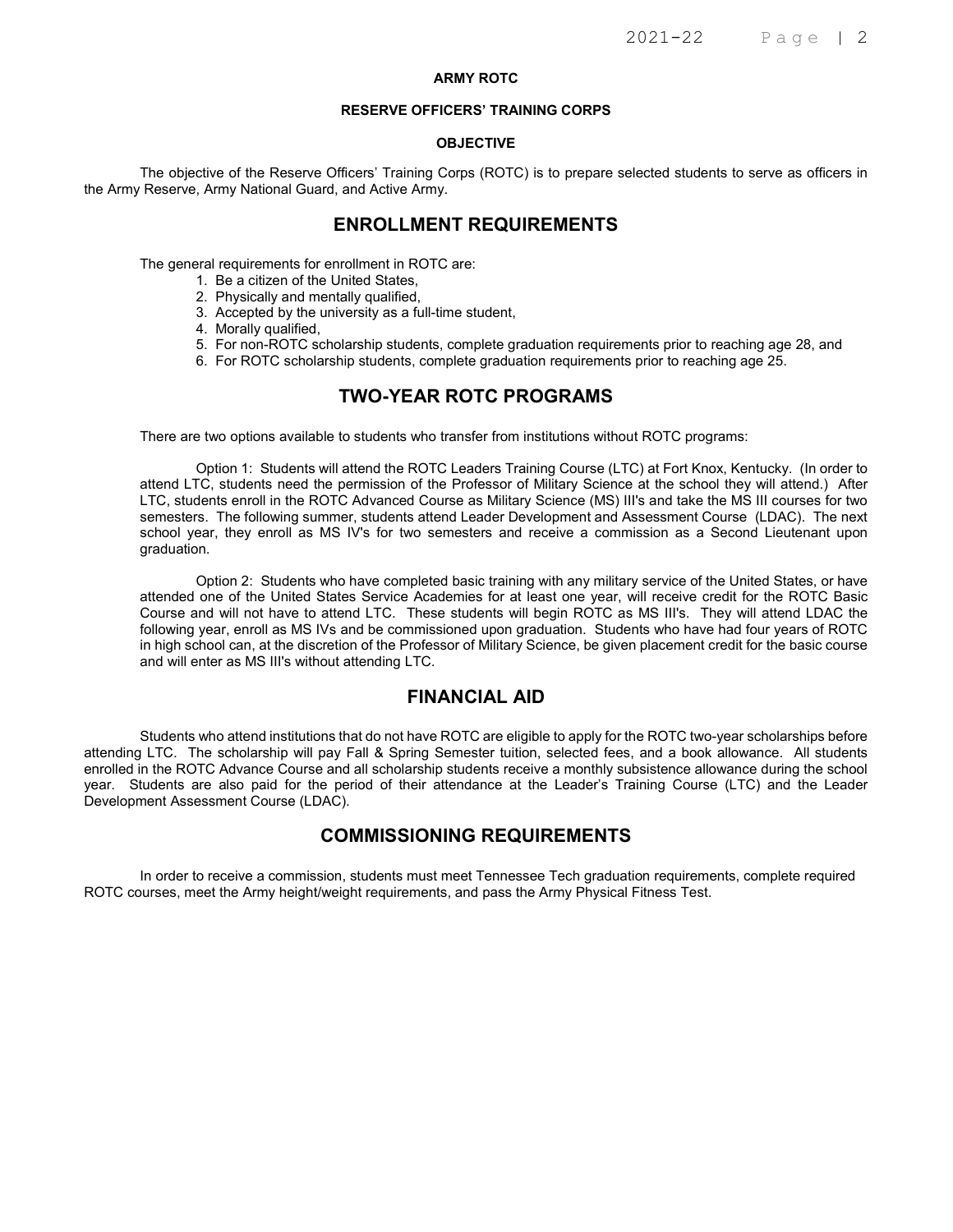#### Transfer Agreement Policies

- 1. This publication is a transfer agreement between Pellissippi State Community College and Tennessee Technological University.
- 2. The current edition of this publication will be in effect for six years from the time a student becomes regularly admitted at Pellissippi State.
- 3. Students entering Pellissippi State must meet all the standards and follow the procedures of the current Pellissippi State catalog.
- 4. Students entering Tennessee Tech must meet the standards and follow the procedures of the current Tennessee Tech undergraduate catalog.
- 5. This agreement assumes that students will complete an associate degree at Pellissippi State before entering Tennessee Tech. Students not completing an associate degree will have their applications evaluated as any other transfer student.
- 6. In some cases, individual programs at Tennessee Tech have specific requirements for admission which supersede all others.

#### Admission Standards

Under this agreement, in order to be eligible for admission to Tennessee Tech, you must have an associate degree from Pellissippi State and a minimum 2.0 grade point average. Students not completing an associate degree will have their applications evaluated as any other transfer student. In selected majors, a higher grade point average is required for admission. Check the curricular requirements and prerequisite course requirements for the major of your choice for additional information.

#### Application

- 1. Apply online at www.tntech.edu/admissions/apply. Application priority deadlines for desired terms:  $[Fall = Aug. 1, Spring = Dec. 1, ]$ Summer = May 1]
- 2. Pay the \$25 application fee (if you've never paid it before) at the end of the application. If you choose not to pay at this time, you can log back into the online portal to pay later.
- 3. Request ALL official transcripts be sent to TTU Admissions as soon as possible (including terms in progress). Make sure that you have final grades sent, as well, once they are posted. Please send to the mailing address listed below.
- 4. The grade point average (GPA) used for Admissions purposes will include grades earned at all previous institutions.
- 5. Students who have NOT earned 24 hours of transferrable work should also submit a high school transcript or GED scores (along with ACT and/or SAT scores). Students who have not successfully completed college-level math or English courses must follow ACCUPLACER testing guidelines.
- 6. Applicants will be notified of their admissions status after all credentials have been received and evaluated. Tentative admission may be granted on the basis of partial transcripts if the quality of work is clearly acceptable. Final

admission is granted only after all official transcripts and credentials are received. Admission decisions will be e-mailed to the address provided by the student. You may also check your application status by logging back into your application.

- 7. Once accepted, your transcript evaluation will be able to be viewed. Only the credit, and not the grade, will transfer for academic and<br>graduation purposes. Check out graduation purposes. Check out www.tntech.edu/transfer for your next steps (setting up student email, applying for housing, proper health forms, advisement, orientation, etc.)
- 8. All non-commuting, single freshmen must live in university housing. Please visit www.tntech.edu/reslife (or call 931-372-3414) for more information.

Mailing Address: TTU Admissions Office P.O. Box 5006 Cookeville, TN 38505

Physical Address: Admissions Office Jere Whitson (208) 805 Quadrangle Cookeville, TN 38505

Contact Information: Phone: (931) 372-3888 Toll Free: (800) 255-8881 admissions@tntech.edu M-F 8 am-4:30pm (CT)

\*\*\*To schedule a date to visit TTU, please sign up at www.tntech.edu/visit.\*\*\*

#### **Expenses**

 For the list of current fees, check the Bursar's web site at www.tntech.edu/bursar/

#### Scholarship Information

Scholarship opportunities are available for transfer students. For scholarship information, check the scholarship website at www.tntech.edu/scholarships/ The scholarship deadline date is December 15 for the next academic year. But, additional dates are applicable for transfer students. For more information, please visit www.tntech.edu/tsapp.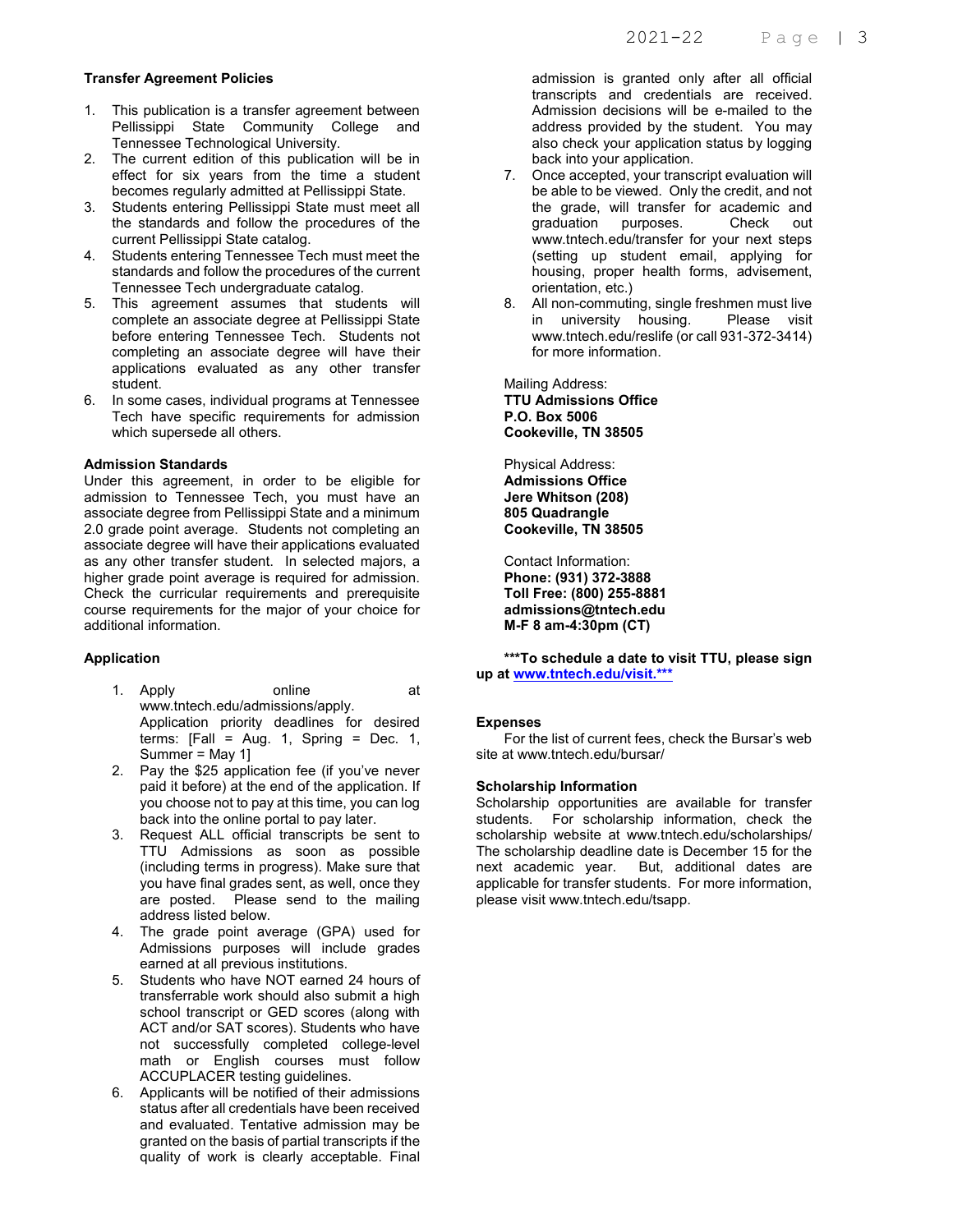#### Undergraduate Colleges and Departments

### College of Agriculture and Human Ecology

 School of Agriculture School of Human Ecology

#### College of Arts and Sciences

 Biology **Chemistry** Earth Sciences English Foreign Languages **History Mathematics**  Physics Sociology and Political Science

#### College of Business

 Accounting Decision Sciences and Management Economics, Finance and Marketing

#### College of Education

Counseling and Psychology<br>Counseling and Instruction **Exercise Science, Physical Education and Wellness** Curriculum and Instruction

### PERLIS AND SUCTION OF THE COLLEGE AREA COLLEGE AND COLLEGE OF Engineering

Chemical Engineering Civil and Environmental Engineering Computer Science Electrical and Computer Engineering Mechanical Engineering Manufacturing and Engineering Technology

#### College of Fine Arts

School of Art, Craft and Design School of Music

#### College of Interdisciplinary Studies

**Communication** School of Environmental Studies School of Interdisciplinary Studies School of Professional Studies

#### Whitson-Hester School of Nursing

#### Questions? Contact

| <b>Academic Records</b>            | Registrar, Jere Whitson 221                                             | 372-3317 |
|------------------------------------|-------------------------------------------------------------------------|----------|
| Admissions                         | Admissions Office, Jere Whitson 208                                     | 372-3888 |
| <b>Athletics</b>                   | Athletics, Hooper Eblen 300                                             | 372-3940 |
| Auto Registration                  | Parking & Transportation, Roaden University Center 122                  | 372-6428 |
| <b>Bills</b>                       | Business Office, Derryberry Hall 100                                    | 372-3311 |
| <b>Books and Supplies</b>          | University Store, Roaden University Center G-7                          | 372-3131 |
| College of                         |                                                                         |          |
| Agriculture and Human Ecology      | Dean's Office, Oakley Hall 102                                          | 372-3149 |
| Arts and Sciences                  | Dean's Office, Henderson Hall 208                                       | 372-3118 |
| <b>Student Success Center</b>      | Henderson Hall Room 202                                                 | 372-3610 |
| <b>Business</b>                    | Dean's Office, Johnson Hall 101                                         | 372-3372 |
| <b>Student Success Center</b>      | Johnson Hall 107                                                        | 372-3371 |
| Education                          | Dean's Office, T.J. Farr 100                                            | 372-3124 |
| <b>Student Success Center</b>      | T.J. Farr 202                                                           | 372-6036 |
| Engineering                        | Dean's Office, Clement Hall 201                                         | 372-3172 |
| <b>Student Success Center</b>      | Clement Hall 206                                                        | 372-3833 |
| <b>Interdisciplinary Studies</b>   | Dean's Office Southwest Hall 141A                                       | 372-3366 |
| <b>Student Success Center</b>      | Southwest Hall 146                                                      | 372-6238 |
| <b>Nursing</b>                     | Academic Advisors, Whitson-Hester School of Nursing 206                 | 372-3229 |
| Counseling                         | Counseling Center, Roaden University Center 307                         | 372-3331 |
| <b>Financial Aid</b>               | Financial Aid Office, Jere Whitson 302                                  | 372-3073 |
| <b>Fraternities</b>                | Student Organizations Office, Roaden University Center 234              | 372-3236 |
| Housing                            | Office of Residential Life, MS Cooper 217                               | 372-3414 |
| Launchpad (Student Success Center) | Volpe Library 180                                                       | 372-6176 |
| Religious Opportunities            | Student Activities & Campus Life, Roaden University Center 234 372-3236 |          |
| <b>Student Government</b>          | Student Activities & Campus Life, Roaden University Center 234 372-3236 |          |
| <b>Student Organizations</b>       | Student Activities & Campus Life, Roaden University Center 234          | 372-3236 |
| Office of Teacher Education        | College of Education, T.J. Farr 103                                     | 372-3170 |
| <b>Veteran Certification</b>       | Military and Veterans Affairs, Jere Whitson 324                         | 372-3307 |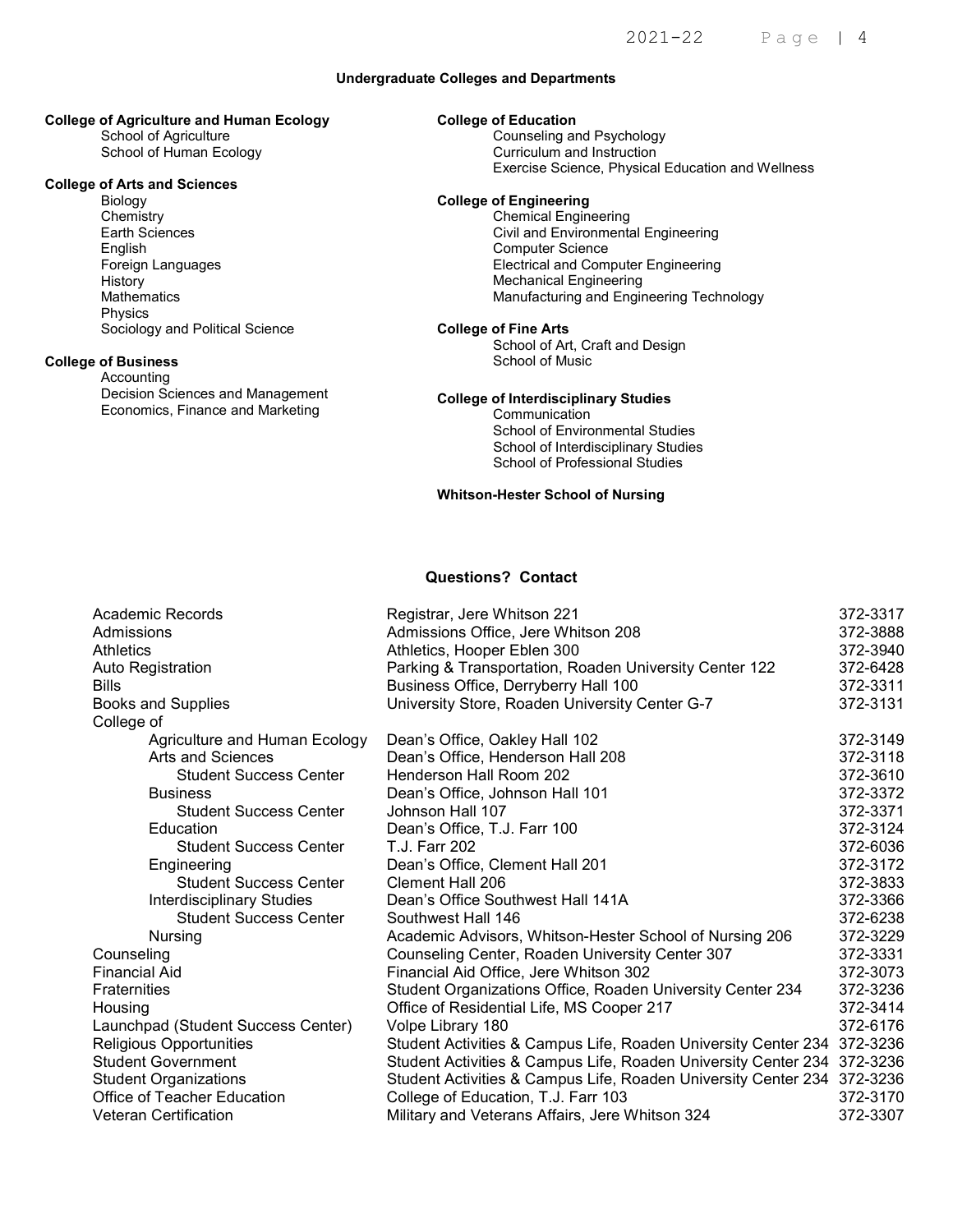#### OFFICE OF TEACHER EDUCATION

#### Admission to the Teacher Education Program for Undergraduate Students with an AS or AAS Degree

The undergraduate admission process applies to students pursuing a bachelor's degree and transfer students that received an AS or AAS Degree from a community college. Students fitting this category receive full admission to the Teacher Education Program upon meeting the requirements listed at the link below in the Undergraduate Requirements Section:

#### https://www.tntech.edu/education/teachered/admission.php

All requirements for admission to the Teacher Education Program must be completed by the designated deadline. Students will not be allowed to enroll in any upper division professional education courses without obtaining full admission to the program. A detailed list of requirements, deadlines, and links to all required forms can be found at the above link. Forms cannot be submitted online without a T Number (TTU student ID number).

Upon admission to the Teacher Education Program and completion of upper division coursework, students will prepare and submit requirements for the Field and Clinical Practice (Residency or Student Teaching experience). More detailed information on Field and Clinical Practice requirements and deadlines can be found at the link below:

https://www.tntech.edu/education/teachered/field-clinical.php

#### Admission to the Teacher Education Program for Undergraduate Students with an AST Degree

Students who completed the AST (Associate Science in Teaching) Degree through a community college will have completed some teacher education admission requirements previously in order to obtain their AST degree. In order to complete full admission to the Teacher Education Program at Tennessee Tech University students must show proof of having been awarded the AST Degree (this will be listed on official transcripts) and meet the requirements listed at the link below in the AST Degree Requirements section:

#### https://www.tntech.edu/education/teachered/admission.php

All requirements for admission to the Teacher Education Program must be completed by the designated deadline. Students will not be allowed to enroll in any upper division professional education courses without obtaining full admission to the program. A detailed list of requirements, deadlines, and links to all required forms can be found at the above link. Forms cannot be submitted online without a T Number (TTU student ID number).

Upon admission to the Teacher Education Program and completion of upper division coursework, students will prepare and submit requirements for the Field and Clinical Practice (Residency or Student Teaching experience). More detailed information on Field and Clinical Practice requirements and deadlines can be found at the link below:

#### https://www.tntech.edu/education/teachered/field-clinical.php

All forms and detailed information regarding progression through the Teacher Education Program at Tennessee Tech University can be found at: https://www.tntech.edu/education/teachered/

Teacher Education candidates may be required to meet revisions in various curricula necessitated by changing standards of the Council for Accreditation of Educator Preparation (CAEP) or by requirements of the Tennessee State Board of Education and teacher licensure.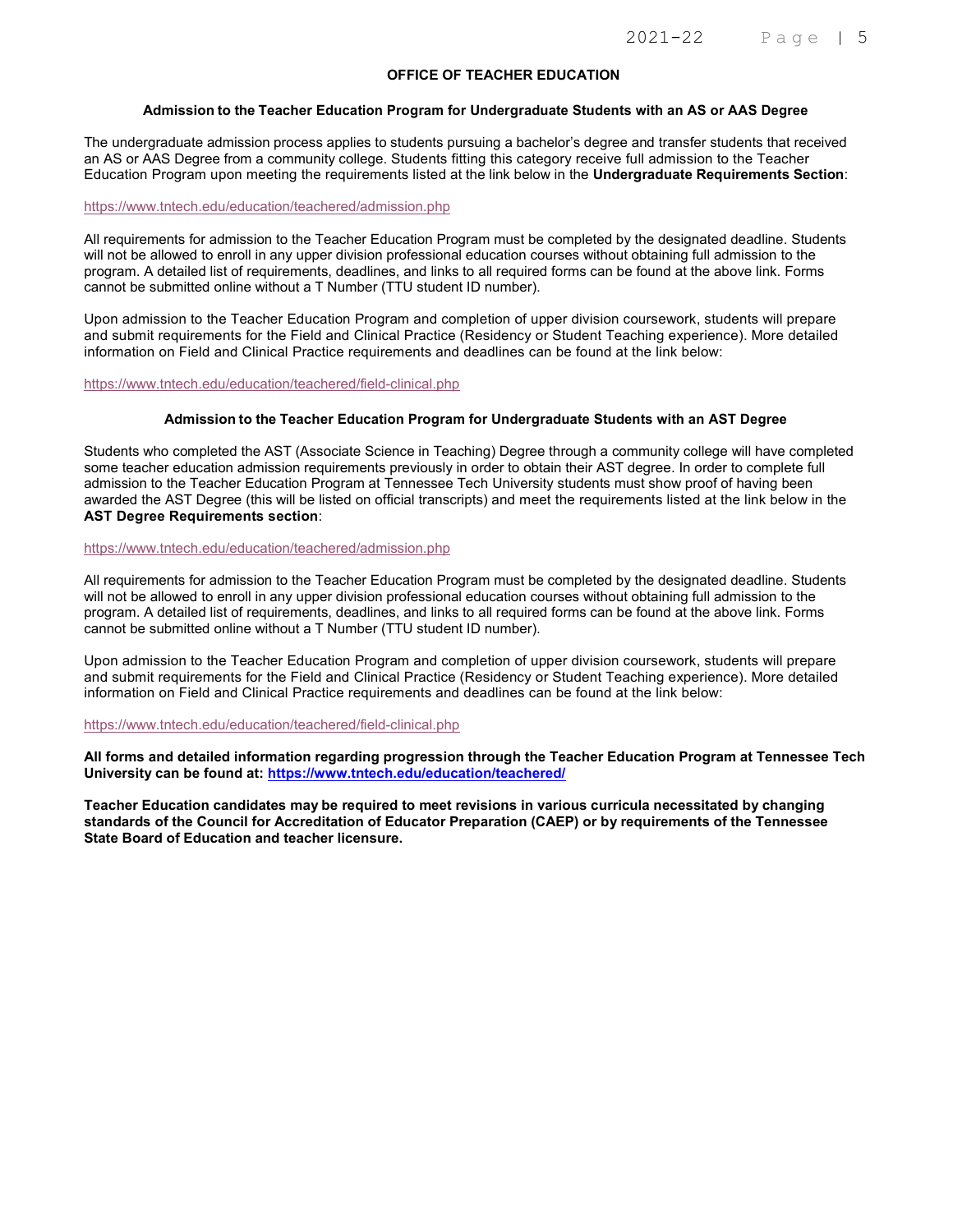# MULTIDISCIPLINARY STUDIES ENGLISH AS A SECOND LANGUAGE (PREK-12)

#### PELLISSIPPI STATE COMMUNITY COLLEGE A.A. Degree A.A. Degree

| <b>FRESHMAN YEAR</b>                                                                                                                                         |                                         | S              | <b>ISOPHOMORE YEAR</b>                                                                                                                                                                                                                     |              |                   |
|--------------------------------------------------------------------------------------------------------------------------------------------------------------|-----------------------------------------|----------------|--------------------------------------------------------------------------------------------------------------------------------------------------------------------------------------------------------------------------------------------|--------------|-------------------|
| Education 2010<br>English 1010, 1020<br>History 2010, 2020<br>Mathematics 1410, 1420<br><b>Natural Science</b><br>Communication 2025 or 2045<br><b>TOTAL</b> | 3<br>3<br>3<br>3<br>4<br><u>0</u><br>16 | <u>3</u><br>16 | Psychology 2100<br>Social/Behavioral Science Electives<br><b>Humanities/Fine Arts Elective</b><br>English 2110, 2120, 2210, 2220, 2310, or 2320<br>Intermediate Foreign Language <sup>1</sup><br><b>MATH Elective</b><br>Elective<br>TOTAL | 3<br>0<br>15 | 3<br>3<br>3<br>13 |

#### TENNESSEE TECHNOLOGICAL UNIVERSITY

Advisor: College of Education Student Success Center T.J. Farr 202, Ph: (931) 372-6036

| <b>JUNIOR YEAR</b>                                                                                                                                                                                                                                                        | F                                                                                  | S                                                                                 | <b>SENIOR YEAR</b>                                                                          | F                 | S                                         |
|---------------------------------------------------------------------------------------------------------------------------------------------------------------------------------------------------------------------------------------------------------------------------|------------------------------------------------------------------------------------|-----------------------------------------------------------------------------------|---------------------------------------------------------------------------------------------|-------------------|-------------------------------------------|
| CFS 3600<br><b>CUED 4700</b><br>FREN/GERM/SPAN 3550 or 3510 or 3520<br><b>ECSP 4100</b><br>ESLP 4100 or TEAE 4020<br>ESLP 4200 or TEAE 4437<br>ENGL/LING 4511 or TEAE 4500<br>FOED 3010<br>FOED 3810<br>FOED 3840<br><b>READ 3313</b><br><b>SPED 3050</b><br><b>TOTAL</b> | 2<br>$\overline{2}$<br>3<br>0<br>3<br>0<br>3<br>0<br>0<br>0<br>0<br>$\frac{5}{18}$ | 0<br>0<br>0<br>3<br>0<br>3<br>$\mathbf 0$<br>3<br>2<br>5<br>$\underline{0}$<br>17 | ELED 4871<br><b>ELED 4872</b><br>ELED 4881<br>ELED 4882<br><b>SPED 3000</b><br><b>TOTAL</b> | 5<br>5<br>3<br>13 | 0<br>0<br>10<br>2<br>$\overline{0}$<br>12 |

<sup>1</sup>Students lacking two years of study in the same foreign language at high school level will take the prerequisite to this sequence: one year of beginning foreign language.

Students must complete 50 hours at senior institution with 36 hours of upper-division credit at the 3000-4000 level.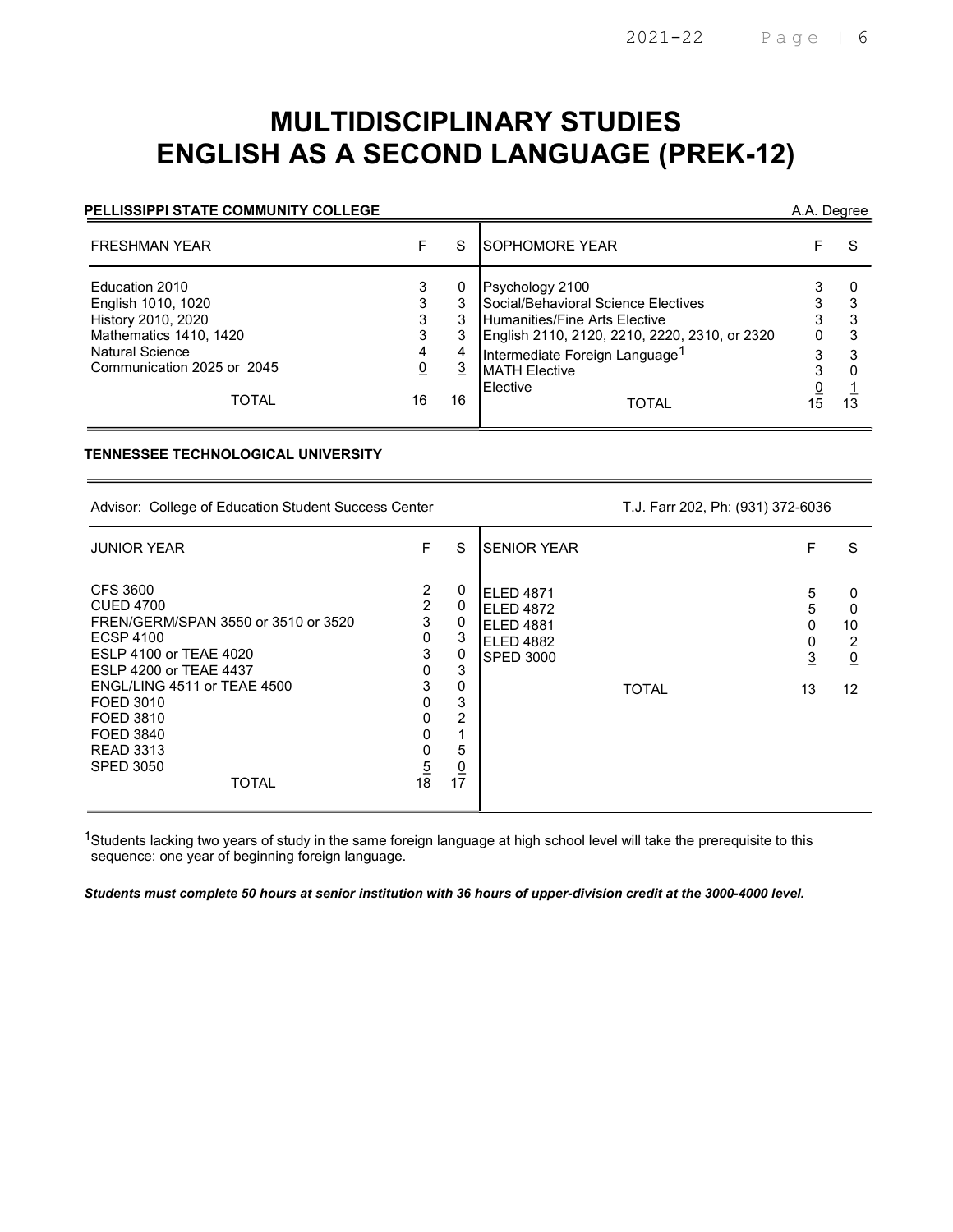# ELEMENTARY EDUCATION (K-5)

#### PELLISSIPPI STATE COMMUNITY COLLEGE A.S.T. Degree

| <b>FRESHMAN YEAR</b>                                                                                                                                                                   | F      | S                             | ISOPHOMORE YEAR                                                                                                                                                                                                         |    | S           |
|----------------------------------------------------------------------------------------------------------------------------------------------------------------------------------------|--------|-------------------------------|-------------------------------------------------------------------------------------------------------------------------------------------------------------------------------------------------------------------------|----|-------------|
| College Success 1000<br>English 1010, 1020<br>Mathematics 1410<br>Biology 1110<br>Education 2010<br>Education 2015<br>Geography 1000<br>Mathematics 1530<br>Communication 2025 or 2045 | 0<br>3 | 0<br>3<br>3<br>$\overline{3}$ | <b>History 2010, 2020</b><br>Literature Elective <sup>1</sup><br>Geology 1040, Physical Science 1060<br>Mathematics 1420<br>Music 1030<br>Humanities Elective <sup>2</sup><br>Political Science 1030<br>Psychology 2100 |    | Ω<br>3<br>0 |
| TOTAL                                                                                                                                                                                  | 13     | 16                            | <b>TOTAL</b>                                                                                                                                                                                                            | 16 | 16          |

#### TENNESSEE TECHNOLOGICAL UNIVERSITY

Advisor: College of Education Student Success Center T.J. Farr 202, Ph: (931) 372-6036

| <b>JUNIOR YEAR</b>                                                                                                                                                                                                                     | F                                                                     | S                                                                                                                 | <b>SENIOR YEAR</b>                                                                                        | F                                  | S                                   |
|----------------------------------------------------------------------------------------------------------------------------------------------------------------------------------------------------------------------------------------|-----------------------------------------------------------------------|-------------------------------------------------------------------------------------------------------------------|-----------------------------------------------------------------------------------------------------------|------------------------------------|-------------------------------------|
| <b>CUED 4700</b><br><b>ECSP 4100</b><br><b>ELED 3140</b><br><b>ELED 3152</b><br><b>ELED 4142</b><br><b>ESLP 4100</b><br>FOED 3010<br><b>FOED 3800</b><br>FOED 3810<br><b>READ 3311</b><br><b>SPED 3000</b><br>Elective<br><b>TOTAL</b> | 2<br>3<br>0<br>0<br>0<br>3<br>0<br>0<br>2<br>7<br>0<br>$\frac{0}{17}$ | 0<br>0<br>$\overline{2}$<br>3<br>3<br>$\pmb{0}$<br>3<br>$\overline{c}$<br>$\mathbf 0$<br>0<br>3<br>$\frac{2}{18}$ | <b>CUED 4800</b><br>ELED 4871<br><b>ELED 4872</b><br><b>ELED 4881</b><br><b>ELED 4882</b><br><b>TOTAL</b> | 3<br>5<br>5<br>0<br>$\frac{0}{13}$ | 0<br>0<br>0<br>10<br>$\frac{2}{12}$ |

1Chosen from ENGL 2035, ENGL 2055, ENGL 2110, 2120, 2210, 2220, 2310, 2320, 2331, 2510, 2520 or 2530.

2Chosen from one unduplicated course in the category of Humanities: ART 2010, ART 2020, ENGL 2035, ENGL 2055, ENGL 2110, ENGL 2120, ENGL 2150, ENGL 2210, ENGL 2220, ENGL 2310, ENGL 2320, ENGL 2510, ENGL 2520, ENGL 2860, PHIL 1030, PHIL 1040, PHIL 1300, PHIL 1500, PHIL 2200, PHO 1200, THEA 1030.

Students must complete 50 hours at senior institution with 36 hours of upper-division credit at the 3000-4000 level.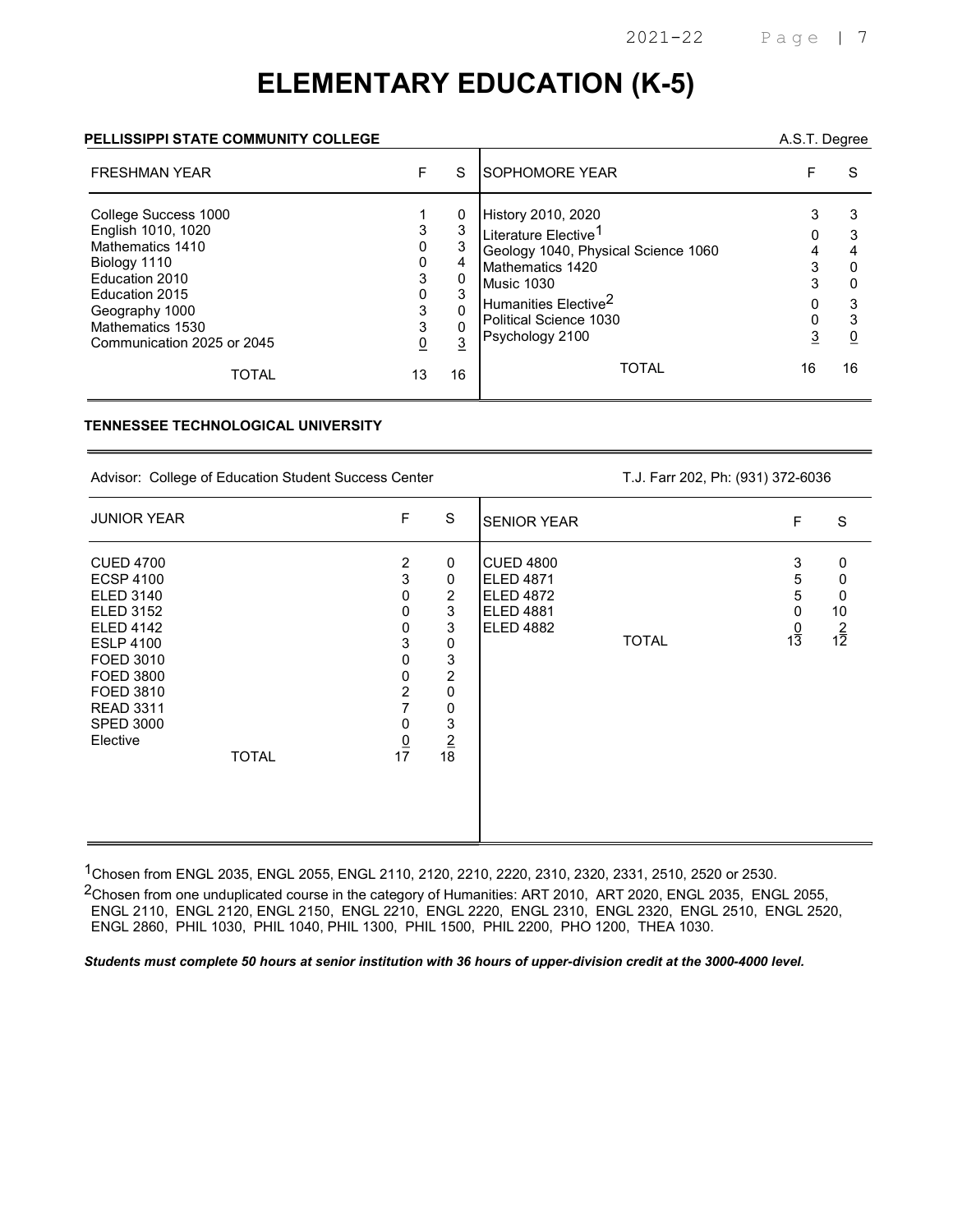### SECONDARY EDUCATION (7-12) MATHEMATICS

#### PELLISSIPPI STATE COMMUNITY COLLEGE

| A.S. Degree |
|-------------|
|             |

| <b>FRESHMAN YEAR</b>                                                                                                                                                        |             | S                | ISOPHOMORE YEAR                                                                                                                                                           |    |
|-----------------------------------------------------------------------------------------------------------------------------------------------------------------------------|-------------|------------------|---------------------------------------------------------------------------------------------------------------------------------------------------------------------------|----|
| English 1010,1020<br>Education 2010<br>Mathematics 1910, 1920<br><b>Natural Science</b><br>Humanities/Fine Arts Elective<br>Social/Behavioral Science Elective <sup>1</sup> | 3<br>0<br>0 | 0<br>4<br>4<br>3 | <b>History 2010, 2020</b><br>Humanities/Fine Arts Elective<br>Mathematics 2110<br>Mathematics 2010<br>Mathematics 2120<br>Social/Behavioral Science Elective <sup>2</sup> |    |
| <b>Flective</b><br>TOTAL                                                                                                                                                    | 15          | 0                | English 2110, 2120, 2210, 2220, 2310, or 2320<br>Communication 2025 or 2045<br>TOTAL                                                                                      | 15 |

#### TENNESSEE TECHNOLOGICAL UNIVERSITY B.S.ED. Degree

Advisor: College of Education Student Success Center T.J. Farr 202, Ph: (931) 372-6036

| <b>JUNIOR YEAR</b>                                                                                                                                                                                 | <b>SENIOR YEAR</b>                                                                                                                                                            |
|----------------------------------------------------------------------------------------------------------------------------------------------------------------------------------------------------|-------------------------------------------------------------------------------------------------------------------------------------------------------------------------------|
| ESLP 31<br>3<br>FOED 3010<br>$\overline{2}$<br>FOED 3820<br>3<br><b>MATH 3070</b><br>3<br><b>MATH 3400</b><br>3<br><b>MATH 3430</b><br>3<br>MATH 4010, 4050, 4350 or 4360<br>3<br><b>MATH 4210</b> | <b>SEED 4322</b><br>3<br><b>SEED 4871</b><br>5<br><b>SEED 4872</b><br>5<br>10<br><b>SEED 4881</b><br><b>SEED 4882</b><br>$\overline{2}$<br>$\overline{3}$<br><b>SPED 3000</b> |
| 3<br>MATH 4610 or 4620<br>3<br><b>READ 3350</b><br>3<br><b>SEED 4122</b><br>$\overline{3}$<br><b>SEED 4422</b><br>33<br><b>TOTAL</b>                                                               | <b>TOTAL</b><br>28                                                                                                                                                            |

1Chosen from ECON 2100; GEOG 1000; POLS 1030; PSYC 1030; SOCI 1010.

#### Students must complete 50 hours at senior institution with 36 hours of upper-division credit at the 3000-4000 level.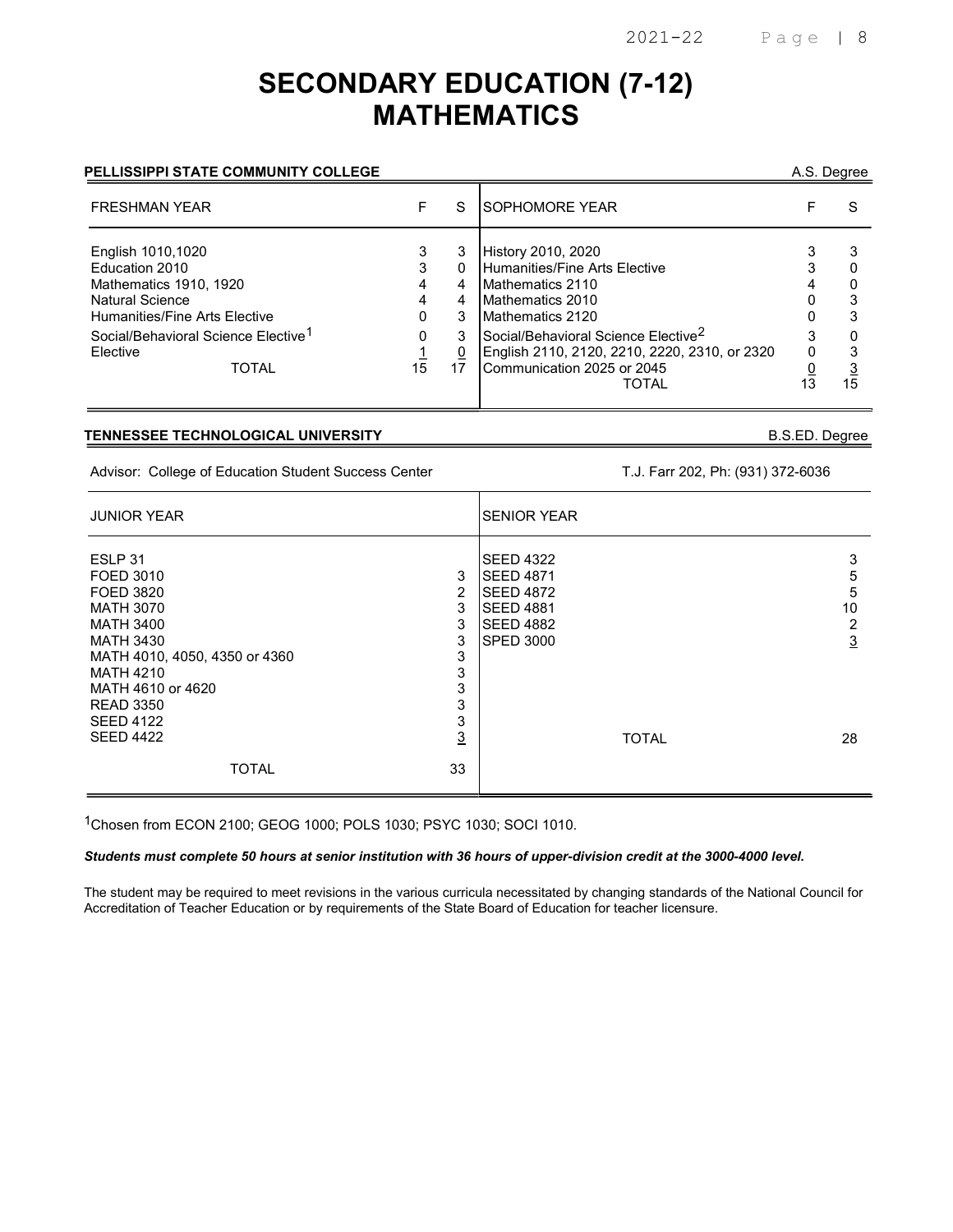### SECONDARY EDUCATION (7-12) SCIENCE: CHEMISTRY OPTION

#### PELLISSIPPI STATE COMMUNITY COLLEGE

| A.S. Degree |
|-------------|
|             |

| <b>FRESHMAN YEAR</b>                                                                                                                                        | F.                                      | <sub>S</sub>                        | <b>SOPHOMORE YEAR</b>                                                                                                                                                                                                           |         |
|-------------------------------------------------------------------------------------------------------------------------------------------------------------|-----------------------------------------|-------------------------------------|---------------------------------------------------------------------------------------------------------------------------------------------------------------------------------------------------------------------------------|---------|
| Biology 1010 or 1110<br>Education 2010<br>English 1010,1020<br>Mathematics 1710, 1830<br>Chemistry 1110, 1120<br>Communication 2025 or 2045<br><b>TOTAL</b> | 4<br>0<br>3<br>3<br>4<br>$\frac{3}{17}$ | -0<br>-3<br>-3<br>4<br>4<br>Q<br>14 | <b>History 2010, 2020</b><br>Psychology 2100<br>Social/Behavioral Science Electives <sup>1</sup><br>Humanities/Fine Arts Elective<br>English 2110, 2120, 2210, 2220, 2310, or 2320<br>Geology 1040<br>Mathematics 1530<br>TOTAL | 3<br>15 |

#### TENNESSEE TECHNOLOGICAL UNIVERSITY B.S.ED. Degree

Advisor: College of Education Student Success Center T.J. Farr 202, Ph: (931) 372-6036

| <b>JUNIOR YEAR</b>                                                                                                                    |                                 | <b>ISENIOR YEAR</b>                                                                              |                        |
|---------------------------------------------------------------------------------------------------------------------------------------|---------------------------------|--------------------------------------------------------------------------------------------------|------------------------|
| ASTR 1010 or 1020 or 1030<br>BIOL 1020 or 1123<br>CHEM 3010 or 3005<br><b>CHEM 3410</b><br><b>CHEM 3500</b><br>FOED 3010<br>FOED 3820 | 4<br>4<br>4<br>4<br>3<br>3<br>2 | <b>SEED 4871</b><br><b>SEED 4872</b><br><b>SEED 4881</b><br><b>SEED 4882</b><br><b>SPED 3000</b> | 5<br>5<br>10<br>2<br>3 |
| <b>PHYS 2010</b><br><b>READ 3350</b><br><b>SEED 4123</b><br><b>TOTAL</b>                                                              | 4<br>3<br>$\overline{3}$<br>34  | <b>TOTAL</b>                                                                                     | 25                     |

1Chosen from ECON 2100; GEOG 1000; POLS 1030; PSYC 1030; SOCI 1010.

#### Students must complete 50 hours at senior institution with 36 hours of upper-division credit at the 3000-4000 level.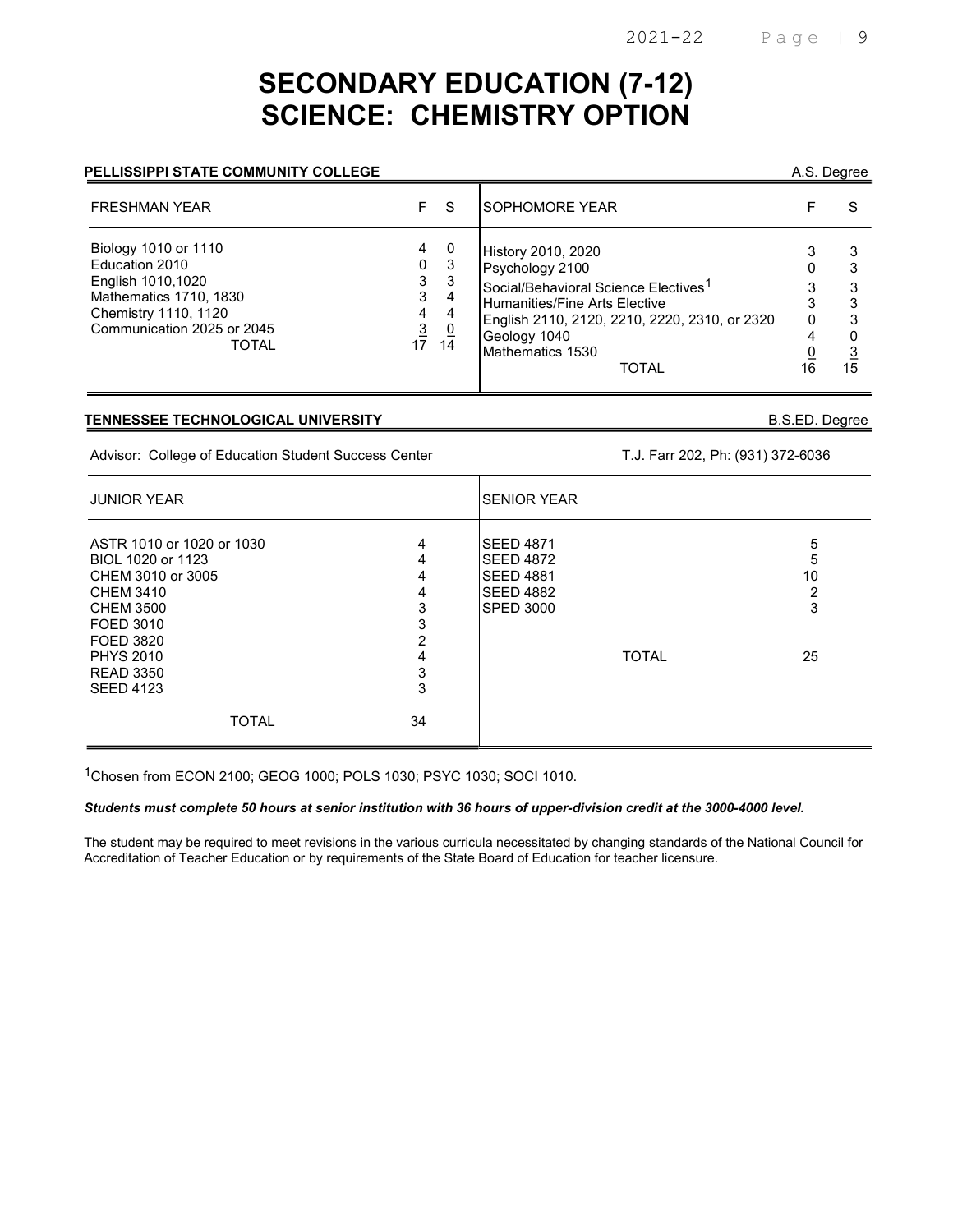# SECONDARY EDUCATION (7-12) SCIENCE: EARTH SCIENCE OPTION

#### PELLISSIPPI STATE COMMUNITY COLLEGE

| A.S. Degree |  |
|-------------|--|
|             |  |

| <b>FRESHMAN YEAR</b>                                                                                                                                                |                               | S  | <b>ISOPHOMORE YEAR</b>                                                                                                                                                                                                                                    |         |         |
|---------------------------------------------------------------------------------------------------------------------------------------------------------------------|-------------------------------|----|-----------------------------------------------------------------------------------------------------------------------------------------------------------------------------------------------------------------------------------------------------------|---------|---------|
| Biology 1010 or 1110<br>English 1010,1020<br>Education 2010<br>History 2010, 2020<br>Mathematics 1530, 1830<br><b>Humanities/Fine Arts Elective</b><br><b>TOTAL</b> | 3<br>3<br>3<br><u>0</u><br>16 | 13 | English 2110, 2120, 2210, 2220, 2310, or 2320<br>Geology 1040, 1050<br>Humanities/Fine Arts Elective<br>Psychology 2100<br>Communication 2025 or 2045<br>Social/Behavioral Science Electives <sup>1</sup><br>Mathematics 1710<br>Elective<br><b>TOTAL</b> | 0<br>16 | 0<br>15 |

#### TENNESSEE TECHNOLOGICAL UNIVERSITY B.S.ED. Degree

Advisor: College of Education Student Success Center T.J. Farr 202, Ph: (931) 372-6036

| <b>JUNIOR YEAR</b>                                                                                                                                                                                                                                                |                                                                                     | <b>SENIOR YEAR</b>                                                                                               |                                           |
|-------------------------------------------------------------------------------------------------------------------------------------------------------------------------------------------------------------------------------------------------------------------|-------------------------------------------------------------------------------------|------------------------------------------------------------------------------------------------------------------|-------------------------------------------|
| ASTR 1010 or 1020 or 1030<br>BIOL 1020 or 1123<br><b>BIOL 3130</b><br>FOED 3010<br>FOED 3820<br><b>GEOL 3230</b><br>GEOL 3410 or other 3000 course<br><b>GEOL 4150</b><br><b>READ 3350</b><br><b>SEED 4123</b><br>Geology Upper-Division Elective<br><b>TOTAL</b> | 4<br>4<br>4<br>3<br>$\overline{2}$<br>4<br>4<br>4<br>3<br>3<br>$\overline{3}$<br>38 | <b>SEED 4871</b><br><b>SEED 4872</b><br><b>SEED 4881</b><br><b>SEED 4882</b><br><b>SPED 3000</b><br><b>TOTAL</b> | 5<br>5<br>10<br>2<br>$\overline{3}$<br>25 |

1Chosen from ECON 2100; GEOG 1000; POLS 1030; PSYC 1030; SOCI 1010.

Students must complete 50 hours at senior institution with 36 hours of upper-division credit at the 3000-4000 level.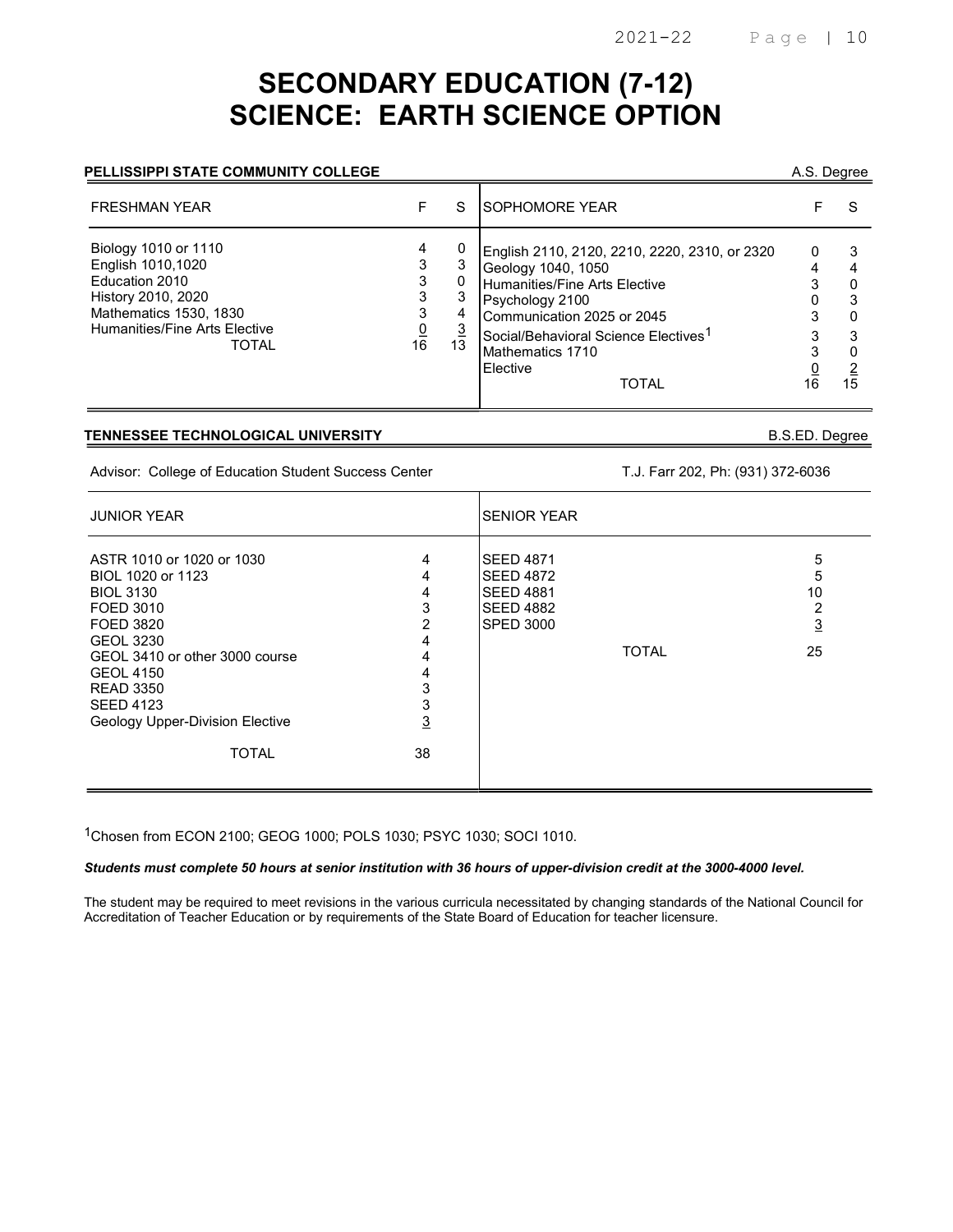## SECONDARY EDUCATION SPEECH COMMUNICATION (7-12) AND THEATRE (K-12)

| <b>PELLISSIPPI STATE COMMUNITY COLLEGE</b>                                                                                                                                  |                                              |                                                     |                                                                                                                                                                                                                |                 | A.A. Degree  |
|-----------------------------------------------------------------------------------------------------------------------------------------------------------------------------|----------------------------------------------|-----------------------------------------------------|----------------------------------------------------------------------------------------------------------------------------------------------------------------------------------------------------------------|-----------------|--------------|
| <b>FRESHMAN YEAR</b>                                                                                                                                                        | F.                                           | -S                                                  | <b>SOPHOMORE YEAR</b>                                                                                                                                                                                          |                 | S            |
| English 1010,1020<br>Education 2010<br>Intermediate Foreign Language <sup>1</sup><br>Mathematics 1010<br>Natural Science<br>Psychology 2100<br>Theatre 1030<br><b>TOTAL</b> | 3<br>3<br>3<br>3<br>4<br>0<br>$\frac{0}{16}$ | -3<br>0<br>3<br>0<br>4<br>3<br>$\overline{3}$<br>16 | English 2310 or 2320<br>History 2010, 2020<br>Social/Behavioral Science Electives <sup>2</sup><br>Music 1030<br>Communication 2025 or 2045<br>Theatre 2015<br><b>THEA Elective</b><br>Elective<br><b>TOTAL</b> | $1\overline{5}$ | 3<br>3<br>13 |

#### TENNESSEE TECHNOLOGICAL UNIVERSITY B.S.ED. Degree

Advisor: College of Education Student Success Center T.J. Farr 202, Ph: (931) 372-6036

| <b>JUNIOR YEAR</b>                                                                                                                                                                                                                             |                                                                       | <b>SENIOR YEAR</b>                                                                                            |              |                                 |
|------------------------------------------------------------------------------------------------------------------------------------------------------------------------------------------------------------------------------------------------|-----------------------------------------------------------------------|---------------------------------------------------------------------------------------------------------------|--------------|---------------------------------|
| CUED 4120 or SEED 4120<br>ENGL 3910 or 3920<br><b>ENGL 4121</b><br>FOED 3010<br>FOED 3820<br><b>READ 3350</b><br>COMM 3130<br><b>COMM 3630</b><br><b>COMM 4430</b><br><b>THEA 2025</b><br><b>THEA 4300</b><br><b>THEA 4500</b><br><b>TOTAL</b> | 3<br>3<br>3<br>3<br>2<br>3<br>3<br>3<br>3<br>3<br>3<br>$\frac{3}{35}$ | THEA 2110<br><b>SEED 4871</b><br><b>SEED 4872</b><br><b>SEED 4881</b><br><b>SEED 4882</b><br><b>SPED 3000</b> | <b>TOTAL</b> | :C<br>10<br>2<br><u>3</u><br>26 |

 $^{\text{1}}$ Students lacking two years of study in the same foreign language at high school level will take the prerequisite to this sequence: one year of beginning foreign language.

2Chosen from ECON 2100; GEOG 1000; POLS 1030; PSYC 1030; SOCI 1010.

#### Students must complete 50 hours at senior institution with 36 hours of upper-division credit at the 3000-4000 level.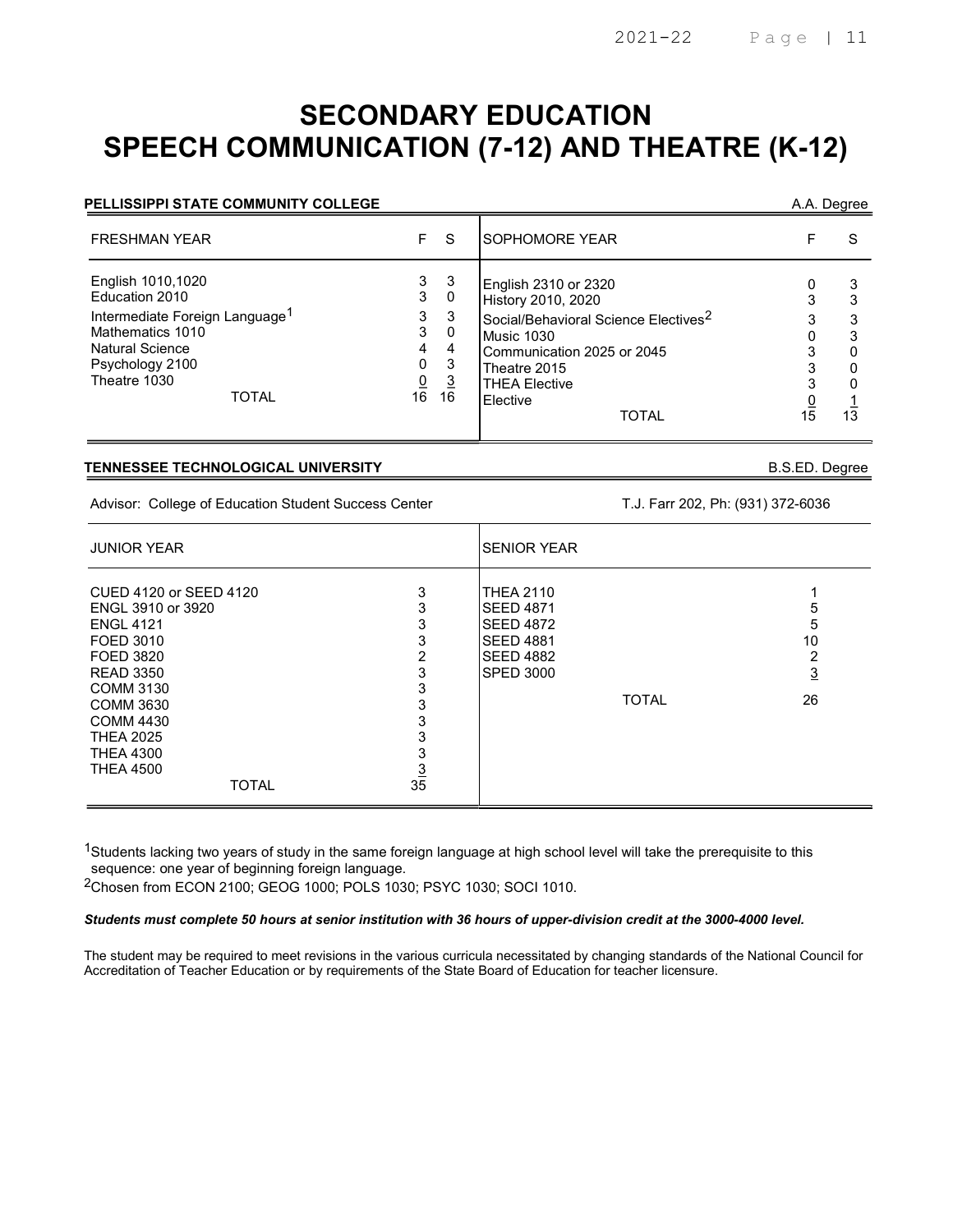# COLLEGE OF INTERDISCIPLINARY STUDIES INTERDISCIPLINARY STUDIES

#### PELLISSIPPI STATE COMMUNITY COLLEGE A.S. Degree A.S. Degree

| <b>FRESHMAN YEAR</b>                                                                                                                        | F.                                             | -S                                             | <b>SOPHOMORE YEAR</b>                                                                                                                                     |                          |
|---------------------------------------------------------------------------------------------------------------------------------------------|------------------------------------------------|------------------------------------------------|-----------------------------------------------------------------------------------------------------------------------------------------------------------|--------------------------|
| English 1010,1020<br>History 2010, 2020<br><b>Mathematics</b><br><b>Natural Science</b><br>Humanities/Fine Arts<br>Elective<br><b>TOTAL</b> | 3<br>3<br>3<br>4<br>3<br>$\underline{0}$<br>16 | -3<br>3<br>0<br>4<br>3<br>$\overline{3}$<br>16 | Psychology 1030<br>ENGL 2110, 2120, 2210, 2220, 2310, 2320<br>Communication 2025 or 2045<br>Sociology 1010<br>Economics 2100<br>Electives<br><b>TOTAL</b> | З<br>3<br><u>6</u><br>15 |

#### TENNESSEE TECHNOLOGICAL UNIVERSITY B.S. Degree

Advisor: Jeannie Smith, Student Success Director Success And The Southwest Hall 146, Ph: (931) 372-6238

| <b>JUNIOR YEAR</b>                                                                                                                                                                                   |                                         | <b>SENIOR YEAR</b>                                                                                                                                                                                                     |                 |
|------------------------------------------------------------------------------------------------------------------------------------------------------------------------------------------------------|-----------------------------------------|------------------------------------------------------------------------------------------------------------------------------------------------------------------------------------------------------------------------|-----------------|
| <b>BMGT 3510</b><br><b>LIST 4093</b><br><b>LIST 4994</b><br>SOC 3300<br>SOC 4430<br>PC 3250<br><b>LIST 4100</b><br>Social Science Upper Division<br>Directed Elective Upper Division<br><b>TOTAL</b> | 3<br>3<br>3<br>3<br>6<br>$\frac{5}{30}$ | <b>BMGT 3630</b><br><b>LIST 3010</b><br><b>LIST 3100</b><br><b>LIST 4200</b><br>LIST 4300<br><b>LIST 4340</b><br><b>LIST 4850</b><br><b>SPCH 3000</b><br><b>UNIV 4113</b><br><b>ILIST or PRST 4995</b><br><b>TOTAL</b> | $3\overline{0}$ |
|                                                                                                                                                                                                      |                                         |                                                                                                                                                                                                                        |                 |

Must be selected from the General Education requirements in the PSCC catalog and the TTU Course Equivalency table https://www.tntech.edu/ undergraduate/transfer/transfercredit.php.

Elective courses must be selected from the PSCC/TTU Transfer Course Equivalency table https://www.tntech.edu/ undergraduate/transfer/transfercredit.php.

The BS/LIST degree requires a minimum of 120 hours. Students with an Associate's degree may need to take electives or prerequisite credits.

#### DEGREE REQUIREMENTS

Students holding an A.S., A.A. and A.A.S. degrees: The B.S. degree requires a minimum of 120 hours, 60 hours must transfer as an A.S., A.A., or A.A.S. degree, and 50 hours minimum must be taken at a four-year institution. Students must have a minimum of 45 hours at the 3000 or 4000 level with at least 12 of these hours at the 4000 level. To meet residence requirements, a student must complete 30 hours, including 24 semester hours of 3000 and 4000 level courses at TTU. PREREQUISITE REQUIREMENTS

Students holding A.A.S. degrees: The general education requirements for TTU must be met, some of which are included in the degree plan above. In addition, if these requirements were not included in the A.A.S. degree, they must be taken: English Composition, 3 hours; Oral Communication (speech-based), 3 hours; Math, 3 hours (requiring 2 years of Algebra and 1 year of Geometry in high school); Humanities/Fine Arts, 3 hours; Social/Behavioral Sciences, 6 hours; and Natural Sciences, 8 hours. Students holding A.S. or A.A. degrees: The general education requirements for TTU must be met.

Students must complete 50 hours at senior institution with 45 hours of upper-division credit at the 3000-4000 level.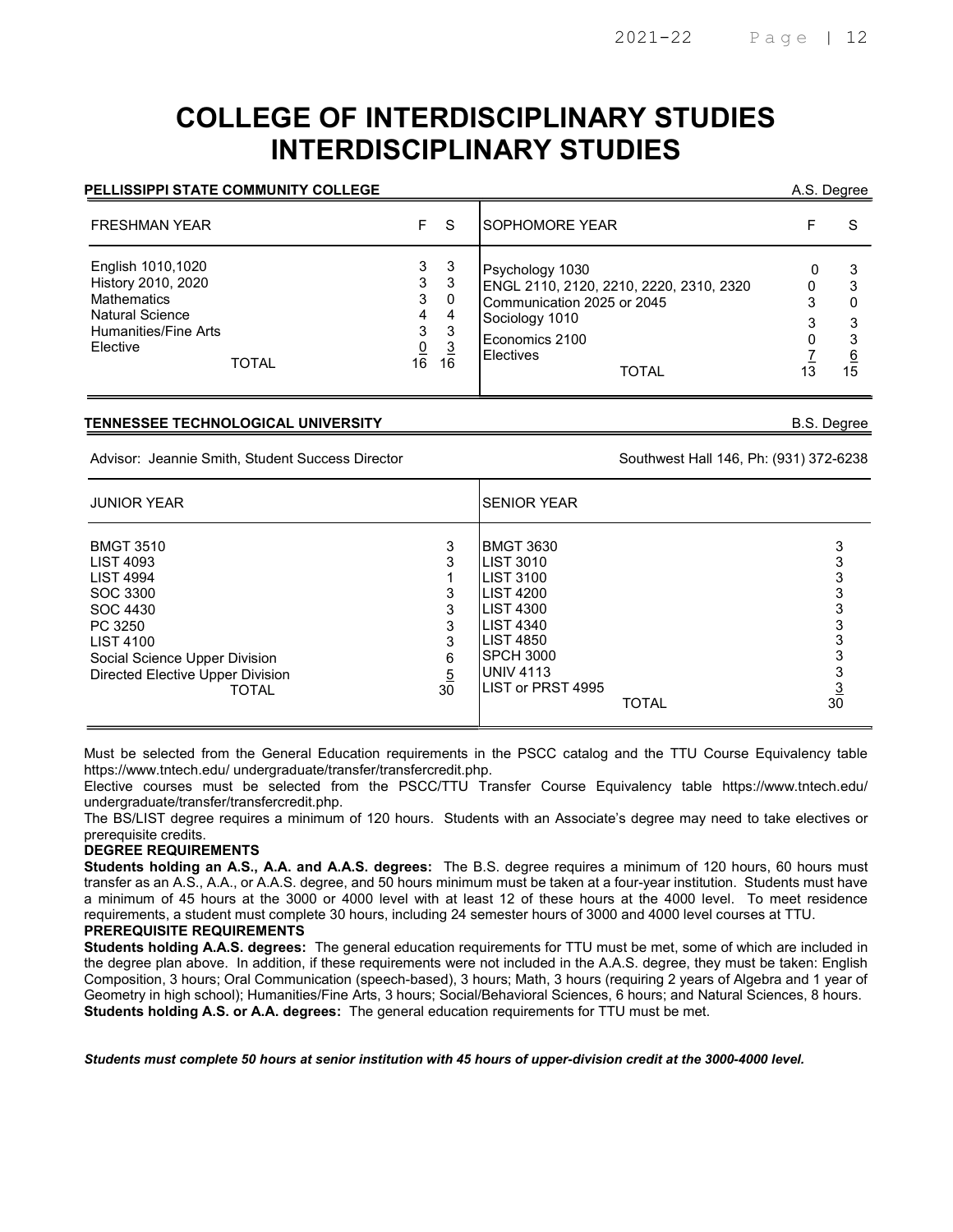# INTERDISCIPLINARY STUDIES

#### PELLISSIPPI STATE COMMUNITY COLLEGE AND A SUMMAN SERVICE SERVICE SERVICE SERVICE SERVICE SERVICE SERVICE SERVICE SERVICE SERVICE SERVICE SERVICE SERVICE SERVICE SERVICE SERVICE SERVICE SERVICE SERVICE SERVICE SERVICE SERVI

| <b>FRESHMAN YEAR</b>                                                                                                                 | F.                                             | -S                            | <b>SOPHOMORE YEAR</b>                                                                                                                                     |    |
|--------------------------------------------------------------------------------------------------------------------------------------|------------------------------------------------|-------------------------------|-----------------------------------------------------------------------------------------------------------------------------------------------------------|----|
| English 1010,1020<br>History 2010, 2020<br><b>Mathematics</b><br><b>Natural Science</b><br>Humanities/Fine Arts<br>Elective<br>TOTAL | 3<br>3<br>3<br>4<br>3<br>$\underline{0}$<br>16 | -3<br>-3<br>0<br>4<br>3<br>16 | Psychology 1030<br>ENGL 2110, 2120, 2210, 2220, 2310, 2320<br>Communication 2025 or 2045<br>Sociology 1010<br>Economics 2100<br>Electives<br><b>TOTAL</b> | 15 |

#### TENNESSEE TECHNOLOGICAL UNIVERSITY B.S. Degree

Advisor: Jeannie Smith, Student Success Director Southwest Hall 146, Ph: (931) 372-6238

| <b>JUNIOR YEAR</b>                                                                                  |                | <b>ISENIOR YEAR</b>                                                                                                                                                                   |                |
|-----------------------------------------------------------------------------------------------------|----------------|---------------------------------------------------------------------------------------------------------------------------------------------------------------------------------------|----------------|
| Emphasis Area (3000-4000 level courses)<br>Electives (3000-4000 level)<br><b>UNIV 4994</b><br>TOTAL | 12<br>17<br>30 | Emphasis Area (3000-4000 level courses)<br>Electives (any level)<br>LIST or PRST 4995 Capstone Project (last semester; all<br>emphasis requirements must be completed prior)<br>TOTAL | 12<br>15<br>30 |

Must be selected from the General Education requirements in the PSCC catalog and the TTU Course Equivalency table https://www.tntech.edu/ undergraduate/transfer/transfercredit.php.

Elective courses must be selected from the PSCC/TTU Transfer Course Equivalency table https://www.tntech.edu/ undergraduate/transfer/transfercredit.php.

The BS/LIST degree requires a minimum of 120 hours. Students with an Associate's degree may need to take electives or prerequisite credits.

#### DEGREE REQUIREMENTS

Students holding an A.S., A.A. and A.A.S. degrees: The B.S. degree requires a minimum of 120 hours, 60 hours must transfer as an A.S., A.A., or A.A.S. degree, and 50 hours minimum must be taken at a four-year institution. Students must have a minimum of 45 hours at the 3000 or 4000 level with at least 12 of these hours at the 4000 level. To meet residence requirements, a student must complete 30 hours, including 24 semester hours of 3000 and 4000 level courses at TTU.

#### PREREQUISITE REQUIREMENTS

Students holding A.A.S. degrees: The general education requirements for TTU must be met, some of which are included in the degree plan above. In addition, if these requirements were not included in the A.A.S. degree, they must be taken: English Composition, 3 hours; Oral Communication (speech-based), 3 hours; Math, 3 hours (requiring 2 years of Algebra and 1 year of Geometry in high school); Humanities/Fine Arts, 3 hours; Social/Behavioral Sciences, 6 hours; and Natural Sciences, 8 hours. Students holding A.S. or A.A. degrees: The general education requirements for TTU must be met.

Students must complete 50 hours at senior institution with 45 hours of upper-division credit at the 3000-4000 level.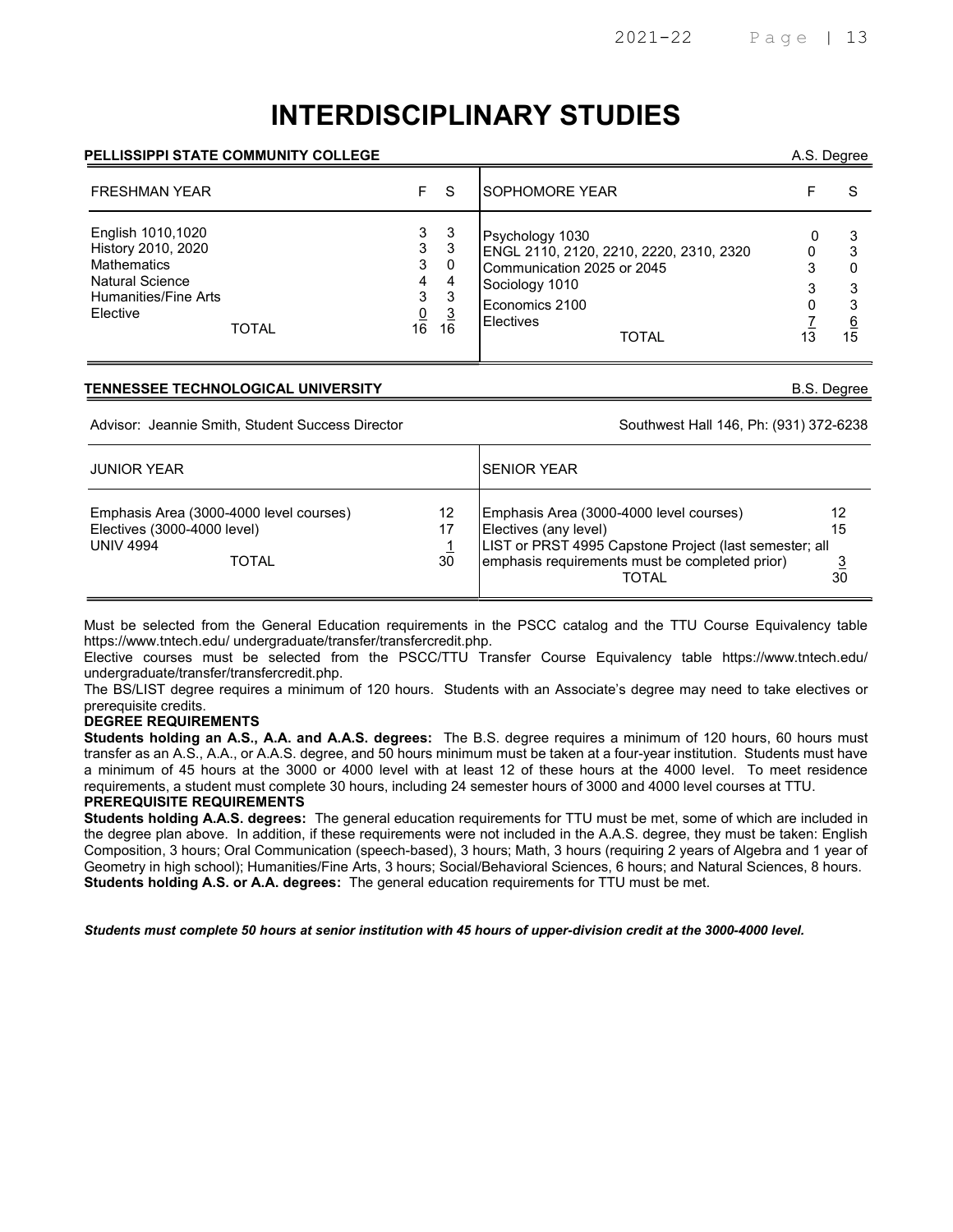# PROFESSIONAL STUDIES

#### PELLISSIPPI STATE COMMUNITY COLLEGE A.S. Degree

| <b>FRESHMAN YEAR</b>                                                                                            |              | F.                                                                                 | -S                | ISOPHOMORE YEAR                                                                                                                                                        |         |
|-----------------------------------------------------------------------------------------------------------------|--------------|------------------------------------------------------------------------------------|-------------------|------------------------------------------------------------------------------------------------------------------------------------------------------------------------|---------|
| English 1010,1020<br>History 2010, 2020<br><b>Mathematics</b><br><b>Natural Science</b><br>Humanities/Fine Arts | <b>TOTAL</b> | 3<br>3<br>3<br>4<br>$\begin{array}{cc}\n 3 & 3 \\  \hline\n 16 & 13\n \end{array}$ | -3<br>3<br>0<br>4 | Psychology 1030<br>ENGL 2110, 2120, 2210, 2220, 2310, 2320<br>Communication 2025 or 2045<br>Sociology 1010<br>Economics 2010, 2020<br><b>Electives</b><br><b>TOTAL</b> | 3<br>15 |

#### TENNESSEE TECHNOLOGICAL UNIVERSITY GERALD BESSEE TECHNOLOGICAL UNIVERSITY

Advisor: Jeannie Smith, Student Success Director Southwest Hall 146, Ph: (931) 372-6238

| <b>JUNIOR YEAR</b>                                                                                                                         |                           | <b>SENIOR YEAR</b>                                                                                                                                                                                   |                |
|--------------------------------------------------------------------------------------------------------------------------------------------|---------------------------|------------------------------------------------------------------------------------------------------------------------------------------------------------------------------------------------------|----------------|
| Professional Core (3000-4000 level courses)<br>Concentration <sup>1</sup> (3000-4000 level)<br>Electives (3000-4000 level)<br><b>TOTAL</b> | 9<br>15<br><u>6</u><br>30 | Professional Core (3000-4000 level courses)<br>Electives (any level)<br><b>PRST 4995 Capstone Project (last semester; all concentration</b><br>requirements must be completed prior)<br><b>TOTAL</b> | 12<br>15<br>30 |

<sup>1</sup>Available concentrations in Health Administration, Information Technology, Organizational Leadership, or International Organizational Leadership, http://www.tnecampus.info/welcome-tn-ecampusinfo. This is an online degree program delivered through TN eCampus http://www.tnecampus.info/welcome-tn-ecampusinfo.

Students must complete 50 hours at senior institution with 45 hours of upper-division credit at the 3000-4000 level.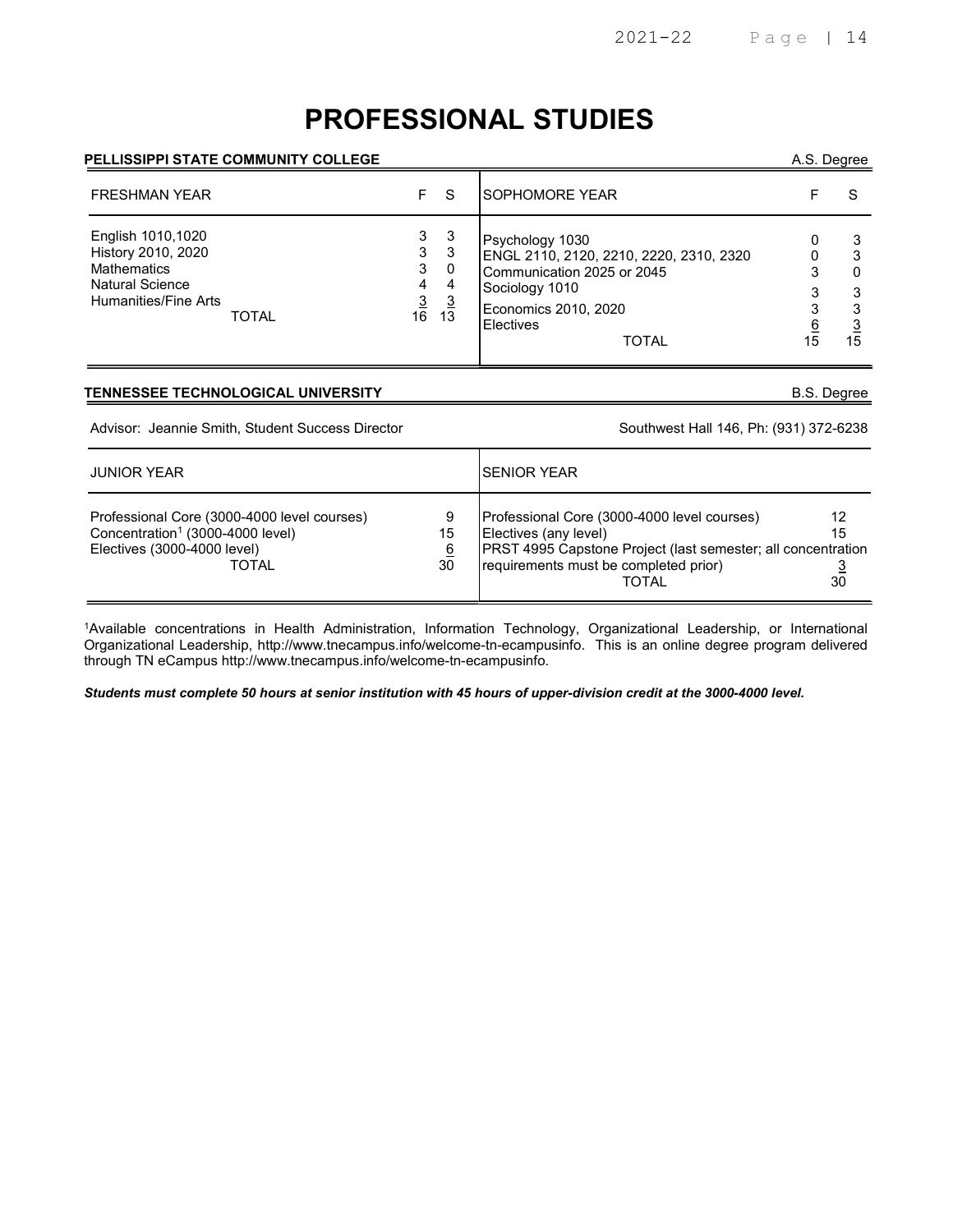| <b>EQUIVALENCY TABLE</b><br><b>July 2021</b>                                                                                                               |                                                                                                                                          | COMM 2025 <sup>1</sup><br>COMM 2045 <sup>1</sup><br>COMM 2055*                                                                           | <b>COMM 2025</b><br><b>GE COMM</b><br><b>COMM ELEC</b>                                                                            |
|------------------------------------------------------------------------------------------------------------------------------------------------------------|------------------------------------------------------------------------------------------------------------------------------------------|------------------------------------------------------------------------------------------------------------------------------------------|-----------------------------------------------------------------------------------------------------------------------------------|
| <b>PSCC</b>                                                                                                                                                | <b>TN TECH</b>                                                                                                                           | COMM 2085*<br>COMM 2090*                                                                                                                 | <b>COMM ELEC</b><br><b>COMM ELEC</b>                                                                                              |
| AAST 2200 <sup>3</sup>                                                                                                                                     | <b>GE SBS</b>                                                                                                                            |                                                                                                                                          |                                                                                                                                   |
| <b>ACCT 1010</b><br><b>ACCT 1020</b>                                                                                                                       | <b>ACCT 2110</b><br><b>ACCT 2120</b>                                                                                                     | <b>CRMJ 2010</b><br><b>CRMJ 2312</b>                                                                                                     | CJ 2700<br>CJ 2660                                                                                                                |
| <b>AGRI 1020</b>                                                                                                                                           | <b>ANS 1200</b>                                                                                                                          | ECE 2010<br>ECE 2020                                                                                                                     | ECE 2010<br>ECE 2011, ELEC                                                                                                        |
| ANT 1130*<br>ANTH 1230 <sup>3</sup><br>ANT 1430*<br>ART 1045                                                                                               | ANTH ELEC<br><b>GE SBS</b><br><b>ANTH ELEC</b><br>ART 1045                                                                               | <b>ECEd 2310</b><br>ECEd 2315*<br>ECED 2320*<br>ECEd 2335*<br><b>ECEd 2360</b>                                                           | <b>HEC 2200</b><br>ECSP (ECED) ELEC<br>CFS ELEC<br><b>ECED ELEC</b><br><b>CFS 2400</b>                                            |
| ART 1050<br>ART 1340<br>ART 1350<br>ART 2010 <sup>2</sup>                                                                                                  | ART 1050<br>ART 1340<br>ART 1350<br>ART 2000                                                                                             | ECON 2100 <sup>3</sup><br>ECON 2200 <sup>3</sup>                                                                                         | <b>ECON 2020</b><br><b>ECON 2010</b>                                                                                              |
| ART 2020 <sup>2</sup><br>ART 2120*<br>ART 2130                                                                                                             | ART 2020<br>ART ELEC<br>ART 2410                                                                                                         | EDU 2010<br>EDU 2015                                                                                                                     | FOED 2011, ELEC<br><b>ELEC</b>                                                                                                    |
| ART 2140*<br>ART 2210                                                                                                                                      | ART ELEC<br>ART 2510                                                                                                                     | EETC 1331*                                                                                                                               | <b>MET ELEC</b>                                                                                                                   |
| ART 2220*<br>ART 2410*<br>ART 2420*<br>ART 2620*<br>ART 2950*                                                                                              | ART ELEC<br>ART ELEC<br>ART ELEC<br>ART ELEC<br>ART ELEC                                                                                 | <b>ENGL 10101</b><br>ENGL 1020 <sup>1</sup><br>ENGL $2035^2$<br>ENGL $2055^2$<br>ENGL 2110 <sup>2</sup><br>ENGL 2120 <sup>2</sup>        | <b>ENGL 1010</b><br><b>ENGL 1020</b><br><b>GE HUFA</b><br><b>GE HUFA</b><br>ENGL 2130 or SO ENGL<br>ENGL 2130 or SO ENGL          |
| ASL 1010*<br>ASL 1020*                                                                                                                                     | <b>SPED ELEC</b><br><b>SPED ELEC</b>                                                                                                     | ENGL 2150 <sup>2</sup><br>ENGL $2210^2$<br>ENGL $2220^2$                                                                                 | <b>GE HUFA</b><br>ENGL 2235 or SO ENGL<br>ENGL 2235 or SO ENGL                                                                    |
| <b>BIOL 10104</b><br><b>BIOL 10204</b><br><b>BIOL 11104</b><br><b>BIOL 11204</b><br>BIOL 2010 <sup>4</sup><br>BIOL 2020 <sup>4</sup><br><b>BIOL 2040*</b>  | <b>BIOL 1010</b><br><b>BIOL 1020</b><br><b>BIOL 1113</b><br><b>BIOL 1123</b><br><b>BIOL 2010</b><br><b>BIOL 2020</b><br><b>BIOL ELEC</b> | ENGL 2310 <sup>2</sup><br>ENGL 2320 <sup>2</sup><br>ENGL $2430^2$<br>ENGL $2510^2$<br>ENGL $2520^2$<br>ENGL $2860^2$<br><b>ENGL 2950</b> | ENGL 2330 or SO ENGL<br>ENGL 2330 or SO ENGL<br><b>ENGL ELEC</b><br><b>GE HUFA</b><br><b>GE HUFA</b><br><b>GE HUFA</b><br>PC 2500 |
| BIOL 2120*<br>BIOL 2130*<br>BIOL 2310 <sup>4</sup> or BIOL 2320 <sup>4</sup><br><b>BIOL 2400</b>                                                           | <b>BIOL ELEC</b><br><b>BIOL 3230</b><br><b>BIOL 2310</b><br><b>HEC 2020</b>                                                              | ENS 1510, 1520<br><b>ENS 2110</b><br><b>ENS 2310</b>                                                                                     | <b>PHYS 2110</b><br>CEE 2110<br>ME 2330                                                                                           |
| <b>BUSN 2370</b>                                                                                                                                           | LAW 2810                                                                                                                                 | FREN 1010, 1020<br>FREN 2010, 2020                                                                                                       | FREN 1010, 1020<br>FREN 2010, 2020                                                                                                |
| CHEM 1010 <sup>4</sup><br>CHEM 1020 <sup>4</sup><br>CHEM 1050 <sup>4</sup><br>CHEM 1110 <sup>4</sup><br>CHEM 1120 <sup>4</sup><br>CHEM 2010*<br>CHEM 2020* | <b>CHEM 1010</b><br><b>CHEM 1020</b><br><b>CHEM 1310</b><br><b>CHEM 1110</b><br><b>CHEM 1120</b><br><b>CHEM 3010</b><br><b>CHEM 3020</b> | GEOG 1000 <sup>3</sup><br>GEOL 1040 <sup>4</sup><br>GEOL 1050 <sup>4</sup><br>GEOL 1300 <sup>4</sup><br>GERM 1010, 1020                  | GEOG 1012<br><b>GEOL 1040</b><br><b>GENS</b><br><b>GENS</b><br>GERM 1010, 1020                                                    |
| CHEM 2310*<br><b>CISP 1010</b><br><b>CISP 1020</b>                                                                                                         | <b>CHEM ELEC</b><br><b>CSC 1300</b><br>CSC 1310                                                                                          | GERM 2010, 2020<br><b>HIST 2010</b><br><b>HIST 2020</b>                                                                                  | GERM 2010, 2020<br><b>HIST 2010</b><br><b>HIST 2020</b>                                                                           |
| <b>CISP 1550</b><br>CISP 2410*                                                                                                                             | <b>CSC ELEC</b><br>CSC 3410, CSC ELEC                                                                                                    | <b>HIST 2030</b><br><b>HIST 2210</b><br><b>HIST 2220</b>                                                                                 | <b>HIST 2030</b><br><b>HIST 2210</b><br><b>HIST 2220</b>                                                                          |
| <b>CITC 1110</b><br><b>CITC 1111</b><br><b>CITC 1301</b>                                                                                                   | <b>CSC ELEC</b><br>CSC ELEC<br><b>CSC 1200</b>                                                                                           | <b>HIST 2310</b><br><b>HIST 2320</b>                                                                                                     | <b>HIST 2310</b><br><b>HIST 2320</b>                                                                                              |
| <b>CITC 1302</b><br><b>CITC 1310</b><br>CITC 1311, 2314<br>CITC 1333                                                                                       | CSC 2560<br>CSC ELEC<br>CSC 2310, ELEC<br><b>CSC 2500, ELEC</b>                                                                          | <b>IDT 1030*</b><br>IDT 2030*<br><b>INFS 1010</b>                                                                                        | ELEC<br><b>ELEC</b><br>DS 2810                                                                                                    |
| <b>CITC 2399</b><br><b>COLL 1000</b>                                                                                                                       | <b>CSC ELEC</b><br><b>UNIV 1030</b>                                                                                                      | MATH 1010 <sup>5</sup><br><b>MATH 1030</b>                                                                                               | <b>MATH 1010</b><br><b>MATH 1000</b>                                                                                              |
| <b>COLL 1500</b><br><b>COMM 1010</b><br><b>COMM 1020</b>                                                                                                   | <b>UNIV 1020, ELEC</b><br><b>JOUR 2200</b><br><b>JOUR 2220</b>                                                                           | MATH 1050 <sup>5</sup><br>MATH 1130 <sup>5</sup><br><b>MATH 1410</b><br><b>MATH 1420</b>                                                 | <b>GE MATH</b><br><b>MATH 1130</b><br><b>MATH 1410</b><br><b>MATH 1420</b>                                                        |

2021-22 Page | 15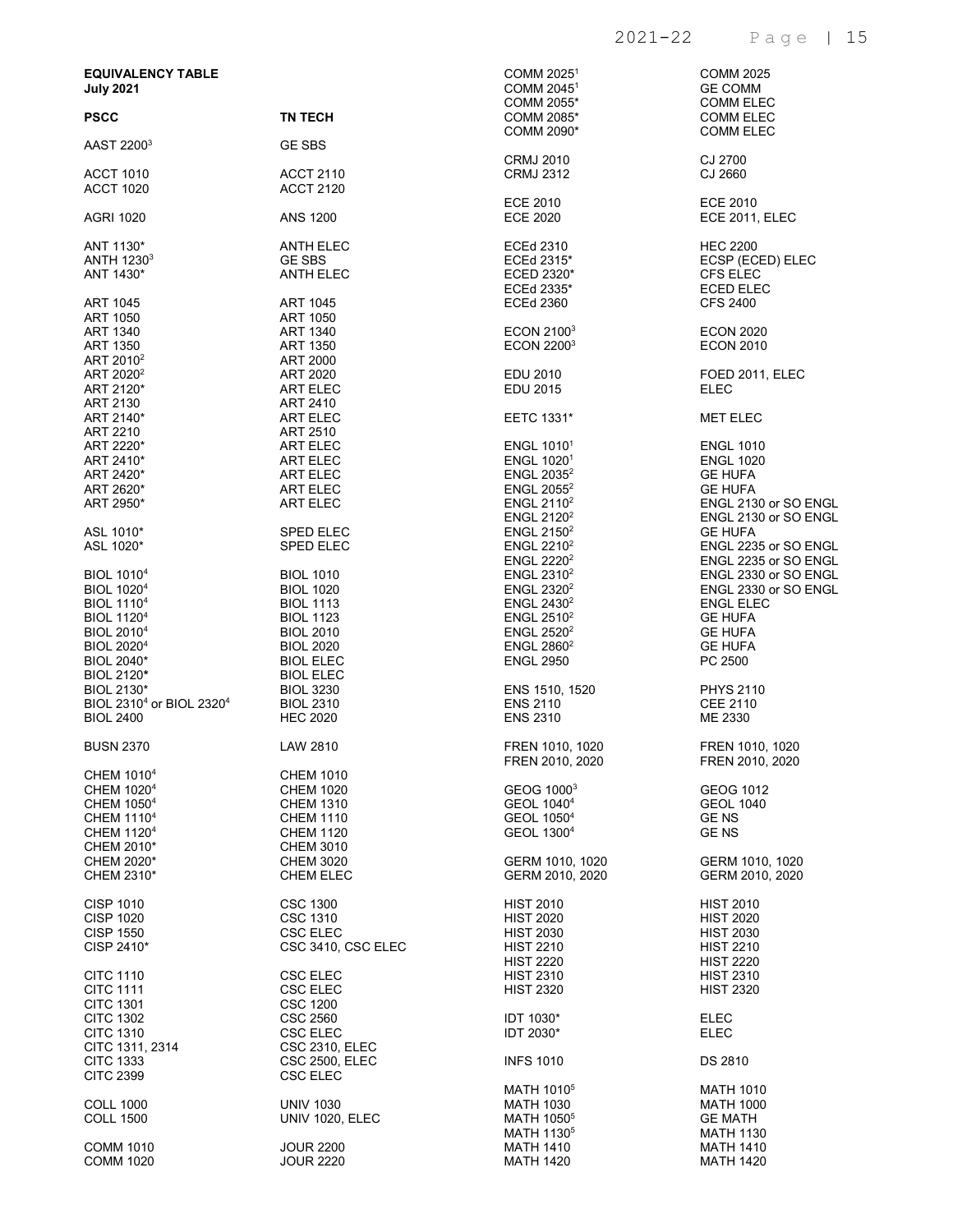| MATH 1530 <sup>5</sup>                                                                                                                                                                                                                                                                               | <b>MATH 1530</b>                              |
|------------------------------------------------------------------------------------------------------------------------------------------------------------------------------------------------------------------------------------------------------------------------------------------------------|-----------------------------------------------|
| MATH 1630 <sup>5</sup>                                                                                                                                                                                                                                                                               | <b>MATH 1630</b>                              |
| MATH 1710 <sup>5</sup><br>MATH 1720 <sup>5</sup>                                                                                                                                                                                                                                                     | <b>MATH 1710</b><br><b>MATH 1720</b>          |
| MATH 1730 <sup>5</sup>                                                                                                                                                                                                                                                                               | MATH 1730                                     |
| MATH 1830 <sup>5</sup>                                                                                                                                                                                                                                                                               | MATH 1830, ELEC                               |
| MATH 1910 <sup>5</sup>                                                                                                                                                                                                                                                                               | <b>MATH 1910</b>                              |
|                                                                                                                                                                                                                                                                                                      | <b>MATH 1920</b>                              |
|                                                                                                                                                                                                                                                                                                      | <b>MATH 2010</b>                              |
|                                                                                                                                                                                                                                                                                                      | <b>MATH ELEC</b>                              |
|                                                                                                                                                                                                                                                                                                      | <b>MATH 2110</b><br><b>MATH 2120</b>          |
| 19,<br>1920<br>2010<br>12050*<br>12110<br>H2120<br>31000<br>51030 <sup>2</sup><br>S1035 <sup>2</sup><br>IS 1057<br>IS 1057<br>IS 1058<br>US 155<br>US 1515<br>IUS 1511<br>MUS 1521<br>WUS 1540<br>NUS 1540<br>NUS 1556<br>NUS 1556<br>NUS 1556<br>MUS 1556<br>MUS 1556<br>MUS 1556<br>MUS 1555<br>MU |                                               |
|                                                                                                                                                                                                                                                                                                      | <b>MUS 1110</b>                               |
|                                                                                                                                                                                                                                                                                                      | <b>MUS 1030</b>                               |
|                                                                                                                                                                                                                                                                                                      | <b>GE HUFA</b>                                |
|                                                                                                                                                                                                                                                                                                      | <b>MUS 1120</b>                               |
|                                                                                                                                                                                                                                                                                                      | <b>MUS 1130</b><br><b>MUS 1140</b>            |
|                                                                                                                                                                                                                                                                                                      | <b>MUS 1150</b>                               |
|                                                                                                                                                                                                                                                                                                      | <b>MUS 1070</b>                               |
|                                                                                                                                                                                                                                                                                                      | <b>MUS 1070</b>                               |
|                                                                                                                                                                                                                                                                                                      | <b>MUS 1090</b>                               |
|                                                                                                                                                                                                                                                                                                      | <b>MUS ELEC</b>                               |
|                                                                                                                                                                                                                                                                                                      | <b>MUS 1005</b>                               |
|                                                                                                                                                                                                                                                                                                      | <b>MUS 1015</b><br><b>MUS 1100</b>            |
|                                                                                                                                                                                                                                                                                                      | MUS 1100, MUS ELEC                            |
|                                                                                                                                                                                                                                                                                                      | MUS 1100, MUS ELEC                            |
|                                                                                                                                                                                                                                                                                                      | <b>MUS 1200</b>                               |
|                                                                                                                                                                                                                                                                                                      | MUS 1200, MUS ELEC                            |
|                                                                                                                                                                                                                                                                                                      | MUS 1200, MUS ELEC                            |
|                                                                                                                                                                                                                                                                                                      | <b>MUS 1900</b>                               |
| <b>MUS 1731</b>                                                                                                                                                                                                                                                                                      | MUS 1900, MUS ELEC                            |
| MUS 1732<br>MUS 1740*                                                                                                                                                                                                                                                                                | MUS 1900, MUS ELEC<br>MUS 1041, 1400, 1402 or |
|                                                                                                                                                                                                                                                                                                      | 1403                                          |
| MUS 1741*                                                                                                                                                                                                                                                                                            | MUS 1041, 1400, 1402 or                       |
|                                                                                                                                                                                                                                                                                                      | 1403                                          |
| MUS 1742*                                                                                                                                                                                                                                                                                            | MUS 1041, 1400, 1402 or                       |
|                                                                                                                                                                                                                                                                                                      | 1403                                          |
| MUS 1750*                                                                                                                                                                                                                                                                                            | MUS 1500, 1501, 1502 or<br>1503               |
| MUS 1751*                                                                                                                                                                                                                                                                                            | MUS 1500, 1501, 1502 or                       |
|                                                                                                                                                                                                                                                                                                      | 1503                                          |
| MUS 1752*                                                                                                                                                                                                                                                                                            | MUS 1500, 1501, 1502 or                       |
|                                                                                                                                                                                                                                                                                                      | 1503                                          |
| MUS 1760*                                                                                                                                                                                                                                                                                            | MUS 1300, 1301, 1302 or                       |
|                                                                                                                                                                                                                                                                                                      | 1303                                          |
| MUS 1761*                                                                                                                                                                                                                                                                                            | MUS 1300, 1301, 1302 or<br>1303               |
| MUS 1762*                                                                                                                                                                                                                                                                                            | 1300, 1301, 1302 or                           |
|                                                                                                                                                                                                                                                                                                      | 1303                                          |
| <b>MUS 1770</b>                                                                                                                                                                                                                                                                                      | <b>MUS 1700</b>                               |
| <b>MUS 1771</b>                                                                                                                                                                                                                                                                                      | MUS 1700, MUS ELEC                            |
| <b>MUS 1772</b>                                                                                                                                                                                                                                                                                      | MUS 1700, MUS ELEC                            |
| <b>MUS 1781</b><br><b>MUS 1782</b>                                                                                                                                                                                                                                                                   | <b>MUS ELEC</b>                               |
|                                                                                                                                                                                                                                                                                                      | <b>MUS ELEC</b>                               |
| <b>PHED 1010</b>                                                                                                                                                                                                                                                                                     | <b>PHED 1220</b>                              |
| <b>PHED 1020</b>                                                                                                                                                                                                                                                                                     | <b>PHED 1030</b>                              |
| <b>PHED 1030</b>                                                                                                                                                                                                                                                                                     | <b>PHED 1090</b>                              |
| <b>PHED 1070</b>                                                                                                                                                                                                                                                                                     | PHED ACT                                      |
| PHED 1100 <sup>3</sup>                                                                                                                                                                                                                                                                               | <b>GE SBS</b>                                 |
| <b>PHED 1110</b><br><b>PHED 1120</b>                                                                                                                                                                                                                                                                 | PHED ACT<br>PHED ACT                          |
| <b>PHED 1130</b>                                                                                                                                                                                                                                                                                     | PHED ACT                                      |
| <b>PHED 2010</b>                                                                                                                                                                                                                                                                                     | <b>PHED 1040</b>                              |
| <b>PHED 2050</b>                                                                                                                                                                                                                                                                                     | PHED 1050 or 1290                             |
| <b>PHED 2110</b>                                                                                                                                                                                                                                                                                     | <b>PHED 1100</b>                              |
| <b>PHED 2160</b>                                                                                                                                                                                                                                                                                     | <b>PHED 1170</b>                              |
| <b>PHED 2250</b>                                                                                                                                                                                                                                                                                     | <b>PHED 1360</b>                              |
| <b>PHED 2310</b>                                                                                                                                                                                                                                                                                     | PHED ACT                                      |
| <b>PHED 2330</b><br><b>PHED 2335</b>                                                                                                                                                                                                                                                                 | <b>PHED 1080</b><br><b>EXPW 1150</b>          |
| <b>PHED 2340</b>                                                                                                                                                                                                                                                                                     | <b>PHED 1240</b>                              |
| <b>PHED 2435</b>                                                                                                                                                                                                                                                                                     | EXPW 2430, ELEC                               |

| <b>PHED 2440</b>                                                                                                                                   | <b>PHED 1010</b>                                                                                                    |
|----------------------------------------------------------------------------------------------------------------------------------------------------|---------------------------------------------------------------------------------------------------------------------|
| <b>PHED 2450</b>                                                                                                                                   | <b>PHED 1010</b>                                                                                                    |
| <b>PHED 2510</b>                                                                                                                                   | <b>PHED 1070</b>                                                                                                    |
| <b>PHED 2520</b>                                                                                                                                   | <b>PHED 1370</b>                                                                                                    |
| <b>PHED 2660</b>                                                                                                                                   | <b>PHED 1230</b>                                                                                                    |
| PHIL 1030 <sup>2</sup>                                                                                                                             | <b>PHIL 1030</b>                                                                                                    |
| PHIL 1040 <sup>2</sup>                                                                                                                             | <b>PHIL 2250</b>                                                                                                    |
| PHIL 1300 <sup>2</sup>                                                                                                                             | <b>PHIL 2100</b>                                                                                                    |
| PHIL 1500 <sup>2</sup>                                                                                                                             | <b>GE HUFA</b>                                                                                                      |
| PHIL 2200 <sup>2</sup>                                                                                                                             | <b>GE HUFA</b>                                                                                                      |
| PHO 1000*                                                                                                                                          | JOUR ELEC                                                                                                           |
| PHO 1100*                                                                                                                                          | <b>JOUR ELEC</b>                                                                                                    |
| PHO 1200 <sup>2</sup>                                                                                                                              | <b>GE HUFA</b>                                                                                                      |
| PHO 2100*                                                                                                                                          | <b>JOUR ELEC</b>                                                                                                    |
| PHO 2400*                                                                                                                                          | <b>JOUR ELEC</b>                                                                                                    |
| <b>PHYS 1070</b>                                                                                                                                   | <b>PHYS 1070</b>                                                                                                    |
| PHYS 2010 <sup>4</sup>                                                                                                                             | <b>PHYS 2010</b>                                                                                                    |
| PHYS 2020 <sup>4</sup>                                                                                                                             | <b>PHYS 2020</b>                                                                                                    |
| PHYS 2110 <sup>4</sup>                                                                                                                             | GE NS                                                                                                               |
| PHYS 2110 <sup>4</sup> , 2120 <sup>4</sup>                                                                                                         | <b>PHYS 2120</b>                                                                                                    |
| POLS 1010 <sup>3</sup>                                                                                                                             | <b>POLS 1100</b>                                                                                                    |
| POLS 1030 <sup>3</sup>                                                                                                                             | <b>POLS 1030</b>                                                                                                    |
| PSYC 1030 <sup>3</sup>                                                                                                                             | <b>PSY 1030</b>                                                                                                     |
| PSYC 21003                                                                                                                                         | <b>GE SBS</b>                                                                                                       |
| PSYC 2120 <sup>3</sup>                                                                                                                             | <b>GE SBS</b>                                                                                                       |
| PSYC 2130 <sup>3</sup>                                                                                                                             | PSY 2130                                                                                                            |
| <b>PSYC 2200</b>                                                                                                                                   | PSY 2110                                                                                                            |
| PSYC 2210 <sup>3</sup>                                                                                                                             | <b>GE SBS</b>                                                                                                       |
| SOCI 1010 <sup>3</sup>                                                                                                                             | SOC 1010                                                                                                            |
| SOCI 1040 <sup>3</sup>                                                                                                                             | SOC 1650                                                                                                            |
| <b>SOCI 2010</b>                                                                                                                                   | SOC 2630                                                                                                            |
| SPAN 1010, 1020                                                                                                                                    | SPAN 1010, 1020                                                                                                     |
| SPAN 2010, 2020                                                                                                                                    | SPAN 2010, 2020                                                                                                     |
| SPAN 2510*                                                                                                                                         | <b>SPAN ELEC</b>                                                                                                    |
| <b>SWRK 2010</b>                                                                                                                                   | SW 1800                                                                                                             |
| <b>SWRK 2030</b>                                                                                                                                   | SW ELEC                                                                                                             |
| <b>THEA 1015</b>                                                                                                                                   | <b>THEA 2015</b>                                                                                                    |
| THEA 1030 <sup>2</sup>                                                                                                                             | <b>THEA 1030</b>                                                                                                    |
| <b>THEA 2015</b>                                                                                                                                   | <b>THEA ELEC</b>                                                                                                    |
| THEA 2260*                                                                                                                                         | THEA ELEC                                                                                                           |
| <b>WGST 20503</b>                                                                                                                                  | <b>GE SBS</b>                                                                                                       |
| *Not for upper division credit                                                                                                                     |                                                                                                                     |
| <b>General Education Core</b><br><sup>1</sup> GE COMM<br><sup>2</sup> GE HUFA<br><sup>3</sup> GE SBS<br><sup>4</sup> GE NS<br><sup>5</sup> GE MATH | Communications<br><b>Humanities/Fine Arts</b><br>Social/Behavioral Science<br><b>Natural Science</b><br>Mathematics |
|                                                                                                                                                    |                                                                                                                     |
|                                                                                                                                                    |                                                                                                                     |
|                                                                                                                                                    |                                                                                                                     |